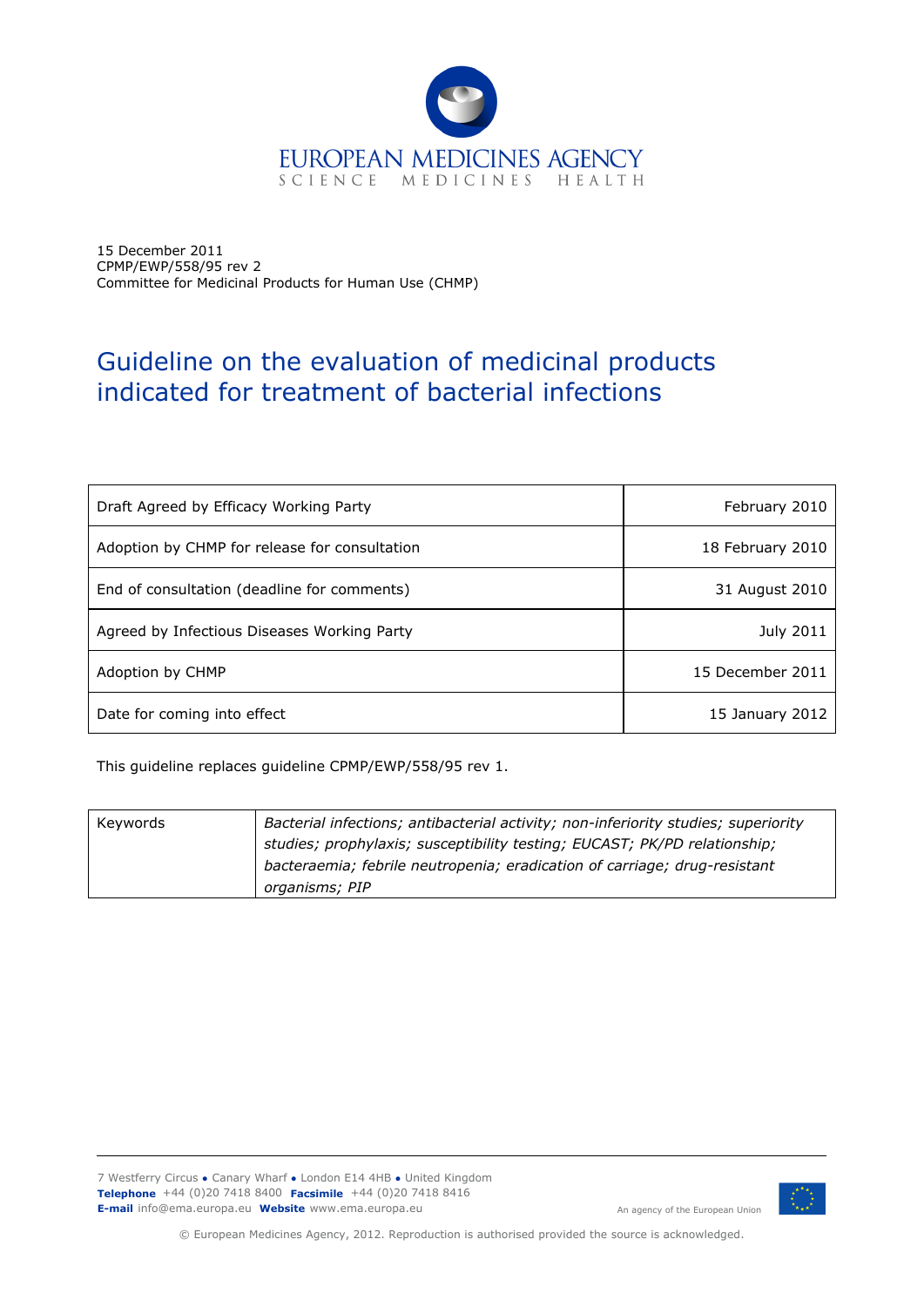# Guideline on the evaluation of medicinal products indicated for treatment of bacterial infections

# **Table of contents**

| 4.3.1. Section 4.1 |  |
|--------------------|--|
| 4.3.2. Section 4.2 |  |
| 4.3.3. Section 4.4 |  |
| 4.3.4. Section 5.1 |  |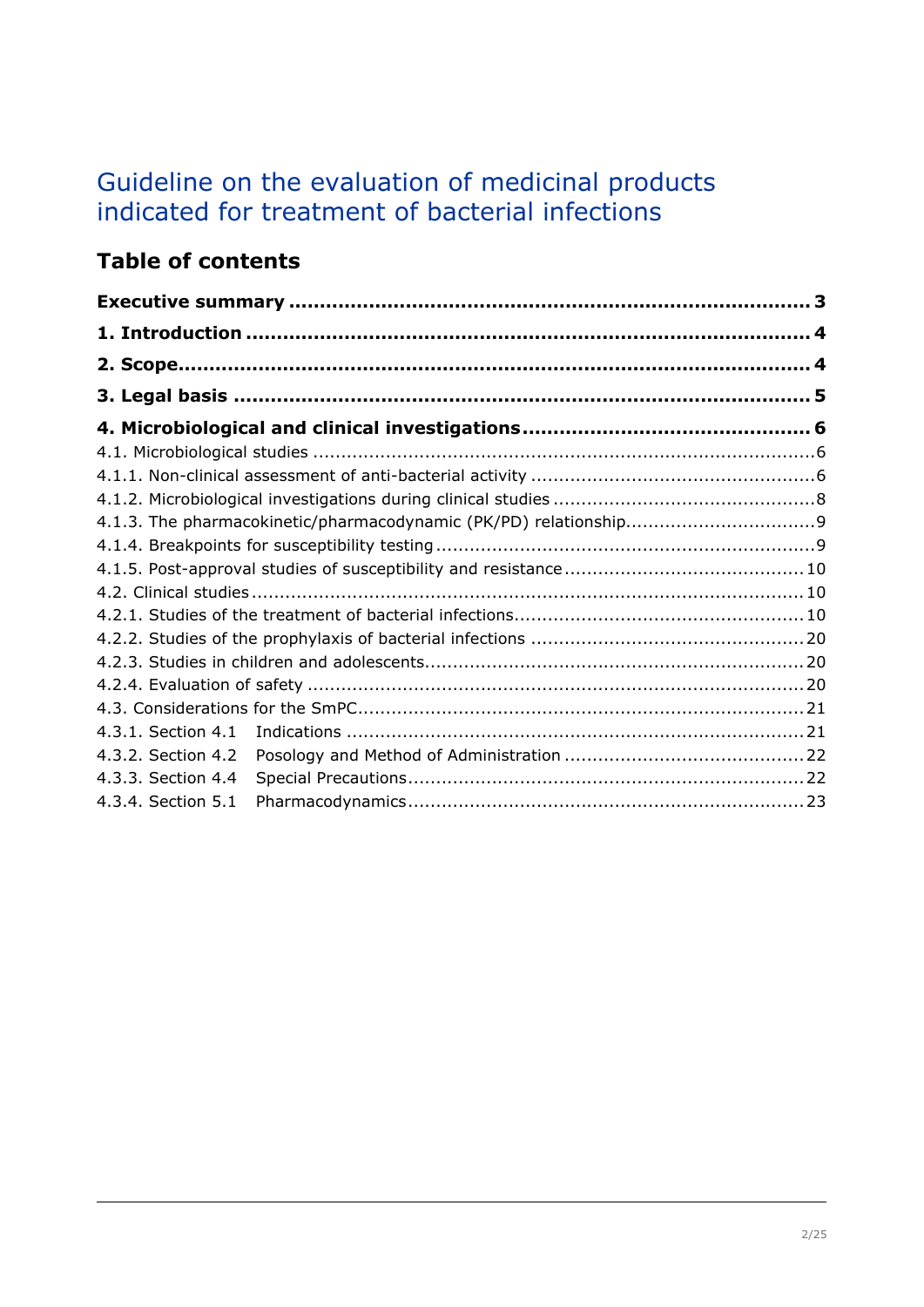# <span id="page-2-0"></span>**Executive summary**

Following adoption of the *Note for Guidance on evaluation of medicinal products indicated for the treatment of bacterial infections* (CPMP/EWP/558/95 rev 1) it became apparent that some areas of the guideline would benefit from further explanation of the requirements for approval of new antibacterial agents and for significant variations to the marketing authorisation. Additional matters requiring guidance arose during provision of scientific advice to sponsors and the assessment of application dossiers. During the revision process it was decided to develop a separate addendum to CPMP/EWP/558/95 Rev 2 to provide details of requirements for clinical studies intended to support specific indications that are commonly sought and the evaluation of antibacterial agents with potential to be active against rare and/or difficult to treat bacterial pathogens, including organisms that are resistant to many of the available agents. Therefore, sponsors should consult relevant addenda to this guideline that have been or will be developed and/or should seek advice from EU Regulators.

In the non-clinical development programme the microbiological evaluation of a new antibacterial agent should include efforts to identify the precise mechanism of action. Activity against pathogens that are resistant to other antibacterial agents, including agents of the same class if this is applicable, should be explored. Organisms inhibited only at unusually high concentrations of the test antibacterial agent should be investigated for possible mechanisms of resistance and cross-resistance within and between classes. During clinical studies it is recommended that the confirmation of identification and susceptibility test results obtained from accredited local laboratories, isolate typing to distinguish relapses from new infections and serological studies should be conducted at designated centralised laboratories with appropriate expertise.

Pharmacokinetic/pharmacodynamic (PK/PD) analyses may be used to select dose regimens for clinical studies and to support interpretive criteria for in-vitro susceptibility testing. If the PK/PD relationship for an agent is very clear and the analyses are convincing it may be possible to omit clinical dosefinding studies.

Each study of clinical efficacy should aim to select patients who have infections that are strictly relevant to the indication sought and require antibacterial therapy by the route of administration specified. Enrolment criteria intended to differentiate complicated from uncomplicated infections do not necessarily distinguish infections according to degree of severity and may not be sufficient to identify infections that can be treated by oral, parenteral or topical routes of administration. Therefore additional steps should be taken to ensure that the patient population is optimal to support the indication claimed and the dose recommendations.

It is preferred that each clinical indication for use is supported by at least two randomised and controlled studies. The provision of a single pivotal study may be acceptable if this has been conducted in accordance with applicable CHMP guidance. Comparative studies should be double-blind whenever feasible. Most confirmatory studies of efficacy will aim to demonstrate non-inferiority between the test antibacterial regimen (which may consist of more than one active agent) versus an appropriate comparative regimen, which should be one of the best available treatments. The choice of noninferiority margin requires particular attention in accordance with the available CHMP guidance. Further details will be provided in an addendum.

In some indications, or in some sub-populations of patients with particular types of infection, a noninferiority study cannot reliably support a conclusion that the test antibacterial agent would be superior to placebo if the comparison were actually to be made. These will primarily be indications where the magnitude of effect of antibacterial therapy relative to placebo is not consistently reproducible or is not well quantified. In these cases, an alternative approach to the assessment of clinical efficacy of the test agent is required and this revision provides further clarification on requirements for studies intended to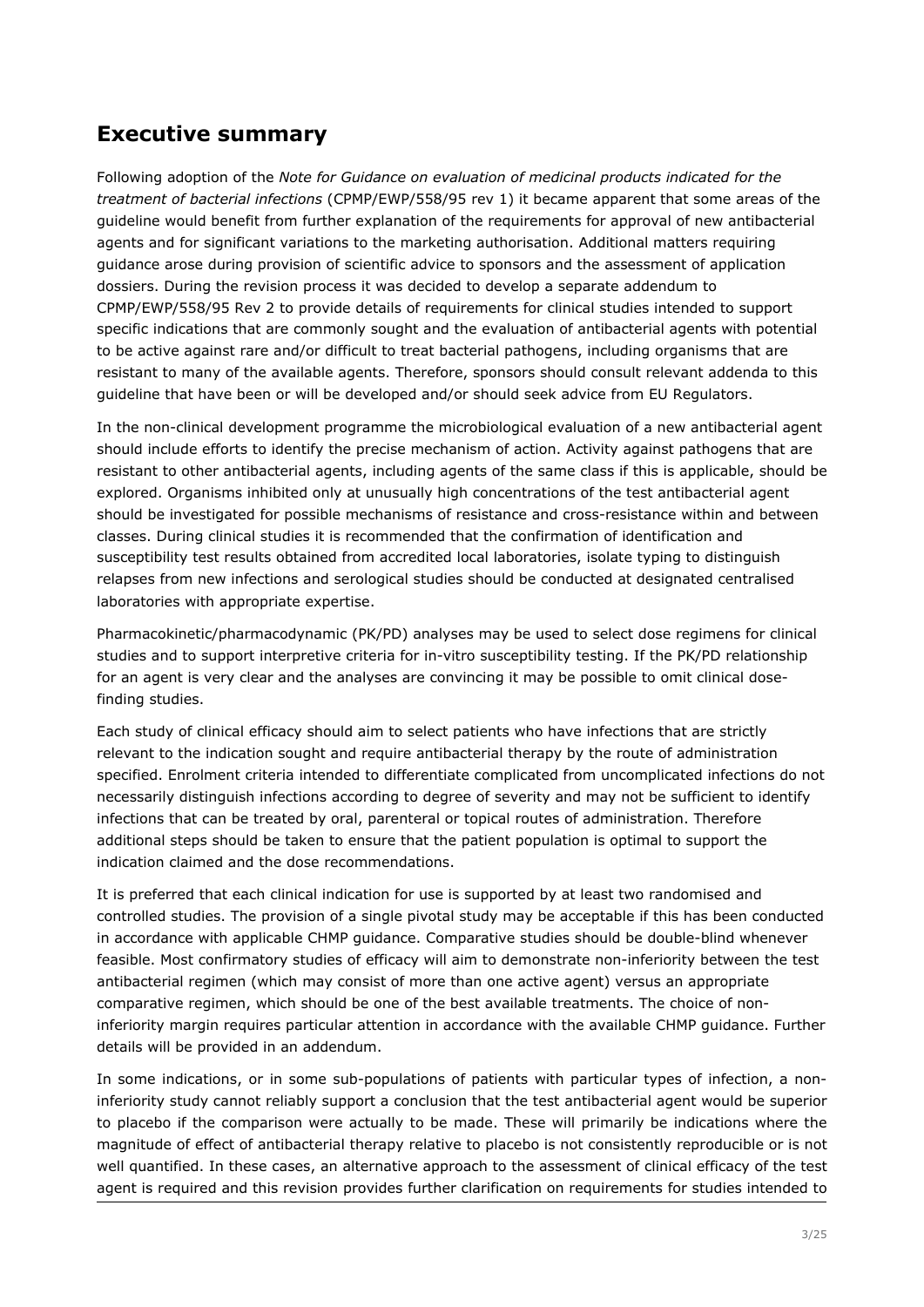demonstrate superiority against placebo or an active control, including a discussion of possible efficacy endpoints. Further details will be provided in an addendum.

Data on efficacy in relatively rare types of infection or infections caused by relatively rare pathogens, including those that demonstrate multidrug resistance and/or an unusual pattern of resistance to specific agents, may be collected during the course of indication-specific studies and/or in separate studies that aim to enrol patients with infections due to selected pathogens. Very occasionally the only way to accumulate clinical experience with specific antibacterial agents in the treatment of specific pathogens, which may or may not express multidrug resistance, could be in studies that enrol patients with well-documented infections regardless of which body site(s) is/are affected. Although numbers of treated infections due to these pathogens are likely to be small it is still preferred that data are obtained from randomised study designs whenever possible, even if these are underpowered. The minimum number of treated cases required to support a specific claim must be judged on a case by case basis.

In many instances the nature and course of bacterial infections is sufficiently similar between age groups that efficacy data obtained in adults may be used to support use of an antibacterial agent in the same indication in children of various ages provided that there are sufficient safety and pharmacokinetic data available to support age-specific dose recommendations. Bacterial infections that occur mainly in children or for which the pathogens or clinical course may differ by age group require specific data to be obtained on efficacy in children.

The evaluation of safety of antibacterial agents should include an assessment of the data generated within each indication and against each comparative regimen since pooling across all studies may be misleading. The final visit in each study should be conducted at a sufficient time interval after the last dose to detect possible late drug-related adverse reactions, such as severe skin reactions and antibiotic-associated diarrhoeal disease.

Some sections of the Summary of Product Characteristics (SmPC) for antibacterial agents require special consideration due to issues such as multiple indications for use, some of which may be agespecific, the possibility of indication-specific dose regimens and the need to describe the microbiological data, including the efficacy observed by pathogen in clinical studies. Recommendations for the content of relevant sections of SmPCs are provided in the last section of this guideline and should be followed as far as is appropriate for individual agents.

# <span id="page-3-0"></span>**1. Introduction**

The development of new antibacterial agents and new formulations, routes of administration and/or regimens of existing agents is recognised to be of great importance to human health. To facilitate clinical development programmes there is a need to allow for some flexibility in requirements while ensuring that each indication sought is supported by sufficient data to enable a sound assessment of the benefit-risk relationship. This revised guideline and the addendum that will follow build upon these principles.

# <span id="page-3-1"></span>**2. Scope**

This Guideline considers the microbiological and clinical data required to support indications, dose regimens and durations of therapy for antibacterial agents and the layout and wording of some sections of the Summary of Product Characteristics (SmPC). It applies to the initial development programmes for new antibacterial agents and to the data generated to support additions and changes to the clinical and microbiological elements of the marketing authorisation.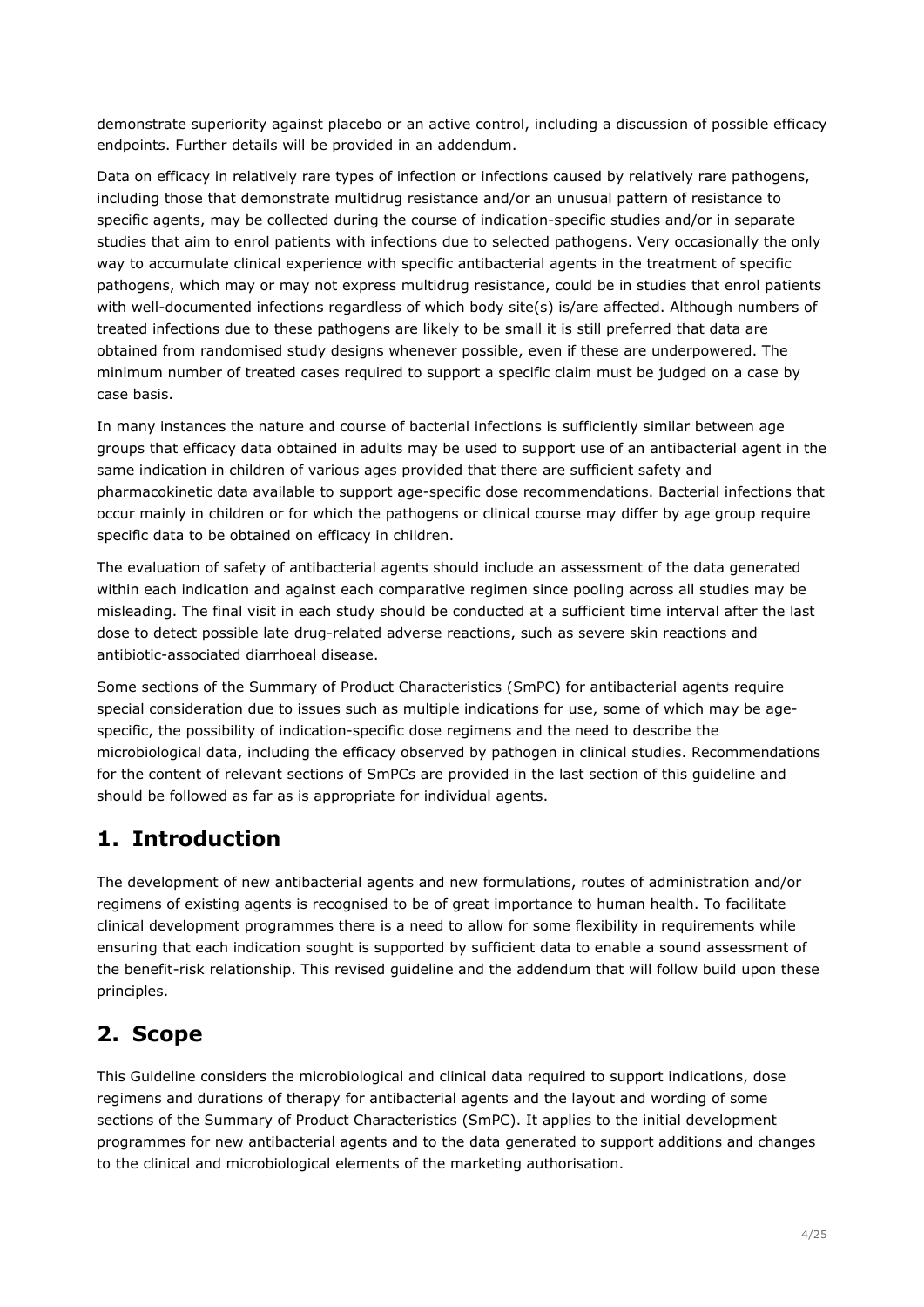Indication-specific guidance will be provided in an addendum to this Guideline, which will cover issues such as patient selection criteria, primary endpoints for the analysis of efficacy, the selection of noninferiority margins, the design of superiority studies and certain indications for which there is currently no established regulatory path to approval.

The Guideline is relevant to the development of antibacterial agents that have a direct action on bacteria resulting in inhibition of growth and replication, with or without a rapid bactericidal effect, including:

- Antibacterial agents developed as single agents (including those that may need to be given with other licensed agents under some circumstances)
- Antibacterial agents developed only in combination with another active agent (e.g. fixed drug combinations and beta-lactam agents given with beta-lactamase inhibitors)

This Guideline primarily considers the clinical development of antibacterial agents that are administered systemically. Although no details are provided regarding the development of the following, many of the issues raised in this Guideline are also applicable. Limited additional guidance will be provided in an addendum:

- Antibacterial agents to be delivered by topical administration (e.g. to skin, ears and eyes)
- Antibacterial agents administered by inhalation
- Antibacterial agents administered by the oral route with an intended effect within the gut

The Guideline does not address:

- Antibacterial agents intended for the treatment of tuberculosis. See separate guidance [EMA/CHMP/EWP/14377/2008]
- Antibacterial agents for systemic or inhalational use in the management of cystic fibrosis. See separate guidance [EMEA/CHMP/EWP/9147/2008-corr\*]
- Bacteriophages proposed to treat infections
- Agents that affect bacterial virulence
- Agents that may inhibit the growth and replication of some bacterial species by an indirect effect (e.g. immunomodulators)
- Non-clinical studies other than those intended to document the microbiological activity of a test antibacterial agent
- **•** Clinical pharmacokinetic studies

# <span id="page-4-0"></span>**3. Legal basis**

This guideline has to be read in conjunction with the introduction and general principles (4) and part I and II of the Annex I to Directive 2001/83/EC as amended as well as all other pertinent EU and ICH guidelines and regulations, especially the following:

- Note for Guidance on Good Clinical Practice CPMP/ICH/135/95 (ICH E6);
- Note for Guidance on General Considerations for Clinical Trials CPMP/ICH/291/95 (ICH E8);
- Dose-Response Information to Support Drug Registration CPMP/ICH/378/95 (ICH E4);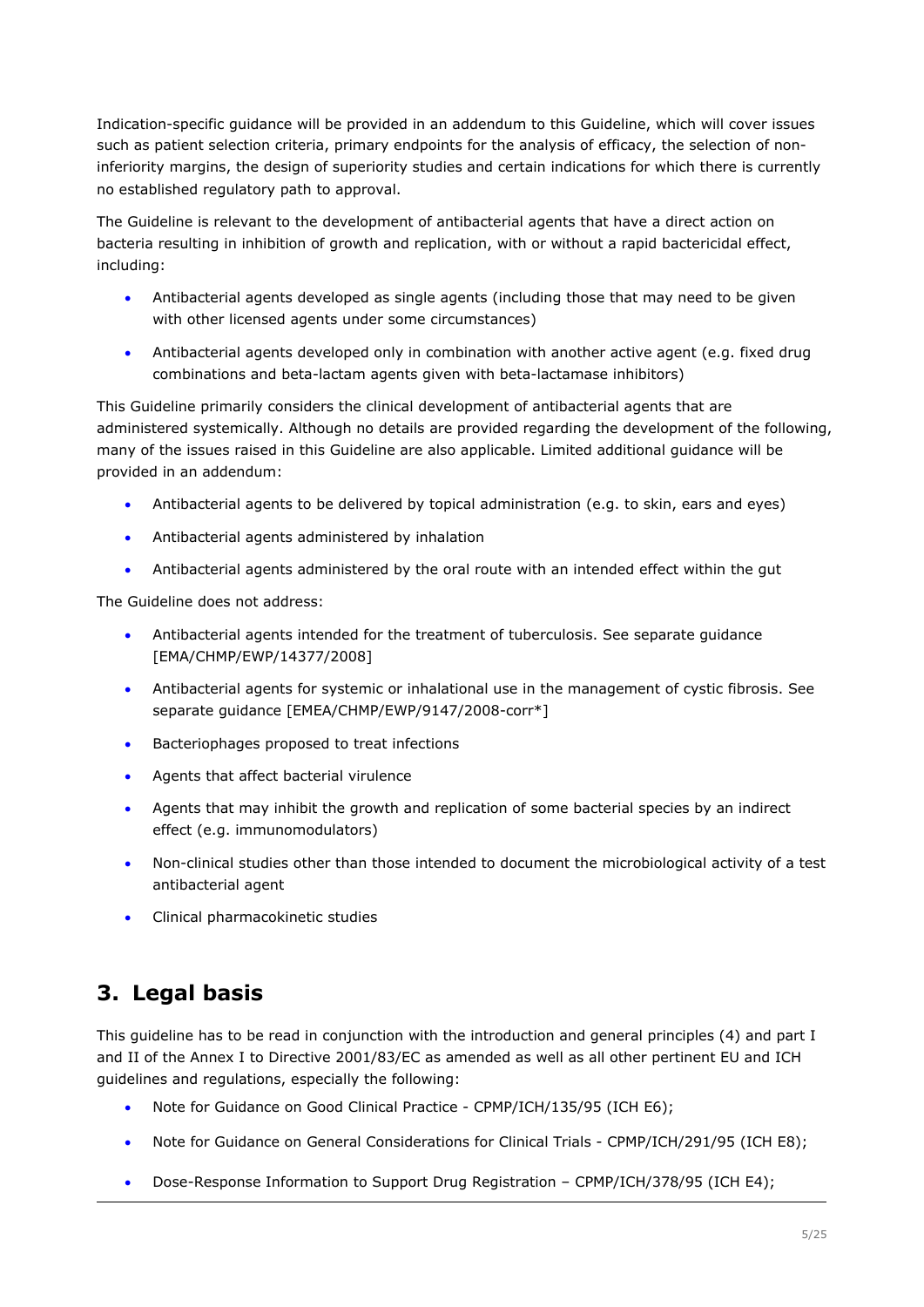- Statistical Principles for Clinical Trials CPMP/ICH/363/96 (ICH E9);
- Choice of Control Group in Clinical Trials CPMP/ICH/364/96 (ICH E10);
- Clinical Investigation of Medicinal Products in the Paediatric Population CPMP/ICH/2711/99 (ICH E11);
- Guideline on Pharmaceutical Development of Medicines for Paediatric Use EMA/CHMP/QWP/180157/2011;
- Note for Guidance on population exposure: The Extent of Population Exposure to Assess Clinical Safety for Drugs - CPMP/ICH/375/95 (ICH E1A);
- Guideline on the choice of non-inferiority margin EMEA/CPMP/EWP/2158/99 Rev;
- Points to consider on application with 1. Meta-analyses 2. One pivotal study CPMP/EWP/2330/99;
- Points to consider on the pharmacokinetics and pharmacodynamics in the development of antibacterial medicinal products - CPMP/EWP/2655/99;
- Guideline on clinical trials in small populations CHMP/EWP/83561/2005;
- Extrapolation of results from clinical studies conducted outside Europe to the EU population CHMP/EWP/692702/2008

# <span id="page-5-0"></span>**4. Microbiological and clinical investigations**

It is not possible for this Guideline to cover every conceivable situation that may arise. Sponsors may find it particularly useful to discuss specific matters with EU Regulators before initiating various stages of the development programme. For example, the use of alternative study designs to those suggested, the possibility of providing a single study to support a specific indication, the choice of comparative regimens, the selection of non-inferiority margins and the demonstration of clinical activity against rare infections or pathogens, including multidrug-resistant organisms.

It is recommended that the content of this Guideline should be considered in conjunction with recent relevant documents issued by learned societies in the field of infectious diseases and clinical microbiology. The influence of any such documents on the content of the clinical and microbiological development programme may need to be discussed with EU Regulators and should be described in the application dossier. The individual study reports and summary documents in the application dossier should provide a clear rationale for all the important features of each study and the overall development programme.

# <span id="page-5-1"></span>*4.1. Microbiological studies*

The programme of investigations should be tailored to the known or expected properties of the test antibacterial agent or combination of test agents under investigation.

# <span id="page-5-2"></span>**4.1.1. Non-clinical assessment of anti-bacterial activity**

Every effort should be made to document the mechanism of action of a new antibacterial agent.

During the microbiological and clinical development programmes the sponsor should collect sufficient data to characterise the in-vitro antibacterial activity of the test antibacterial agent against recent clinical isolates (e.g. obtained within approximately 5 years prior to filing an application dossier). It is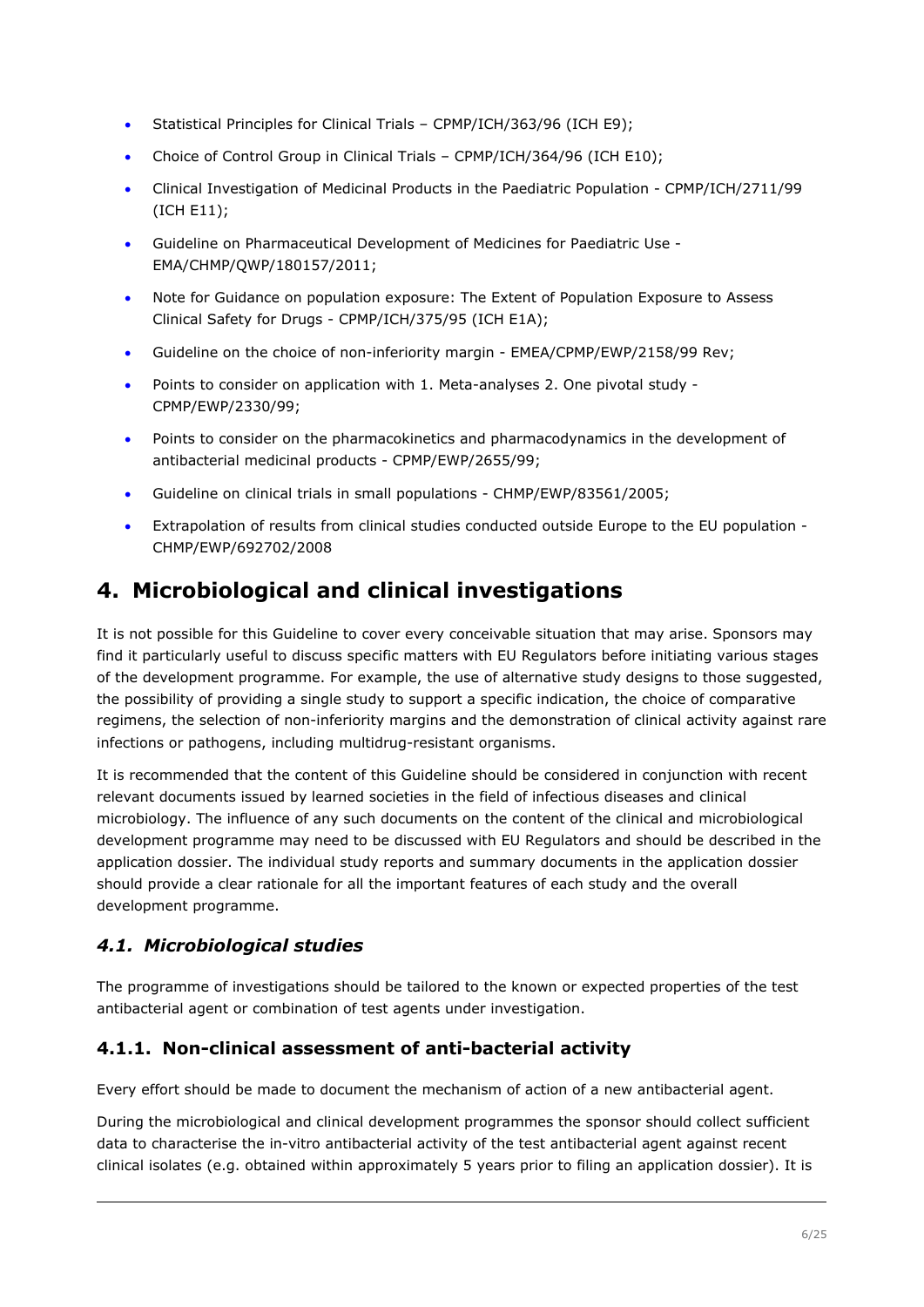preferred that the method and extent of susceptibility testing should be in accordance with the recommendations of the European Committee on Antimicrobial Susceptibility Testing (EUCAST).

Clinical isolates selected for in-vitro susceptibility testing should belong to pathogenic species that are relevant to the clinical indications sought and should be sourced from various countries and regions, including a representative sample from within the EU.

- For commonly encountered pathogens it should be possible to test several hundred isolates of each species, including representative numbers of organisms that demonstrate resistance to individual and multiple classes of antibacterial agents. If the test antibacterial agent is of a known class then adequate data should be obtained to document the degree of crossresistance within the class that can be expected.
- For rare pathogens and organisms with rarely encountered mechanisms of resistance or patterns of multi-drug resistance it is preferred that at least 10 organisms of each species or with each resistance mechanism/pattern are tested whenever possible.
- MIC distributions should be presented by species and, when appropriate, by sub-group (e.g. with and without specific resistance mechanisms of particular interest). The range of concentrations tested should be sufficient to provide a value for the most susceptible organisms (i.e. not just  $\lt x$  mg/L). The upper limit of the range of concentrations should be selected to provide a value for most of the least susceptible organisms (i.e. not just  $> x \text{mq/L}$ ).
- Additional in-vitro studies should be conducted as appropriate. These may include an assessment of bactericidal activity, investigations of possible synergy or antagonism, postantibiotic effects and, for certain antibacterial agents, an estimate of the rate of selection of resistant mutants and how concentrations above the minimum inhibitory concentration (MIC) may affect or prevent mutations. If the test antibacterial agent is converted to one or more major metabolites the in-vitro antibacterial activity of these should be assessed separately.
- The mechanisms of resistance that may be present in organisms for which the minimum inhibitory concentrations (MICs) of the test antibacterial agent are unusually high should be investigated and the potential for cross-resistance to antibacterial agents in the same class (if appropriate) and in different classes should be assessed.

For new beta-lactamase inhibitors the in-vitro studies should document whether or not the agent *per se* exerts antibacterial activity at clinically achievable plasma concentrations. There should be detailed data on enzyme kinetics against a range of beta-lactamases. The in-vitro data on the antibacterial activity of the beta-lactam agent plus the inhibitor to be co-developed should be sufficient to provide a preliminary assessment of the ratios to be evaluated in non-clinical models of efficacy and in clinical studies and should document the minimum concentration of the inhibitor needed to satisfactorily inhibit the target beta-lactamases.

If any antibacterial agent included in a fixed drug combination (FDC) is new its major microbiological properties should be investigated separately. However, the majority of the in-vitro susceptibility testing data should be obtained with the FDC, including as necessary an exploration of the ratio of active substances to be used.

The entire database derived from studies with collections of recent clinical isolates and pathogens isolated from patients enrolled into the sponsored clinical studies (see 3.1.3) should be sufficient to support an assessment of the likelihood of encountering pathogens resistant to the test antibacterial agent during routine clinical use in the clinical indications sought.

If appropriate non-clinical models exist for the types of infections to be studied in man some evaluation of efficacy of the test antibacterial agent should be performed (see also section 3.1.3 below). These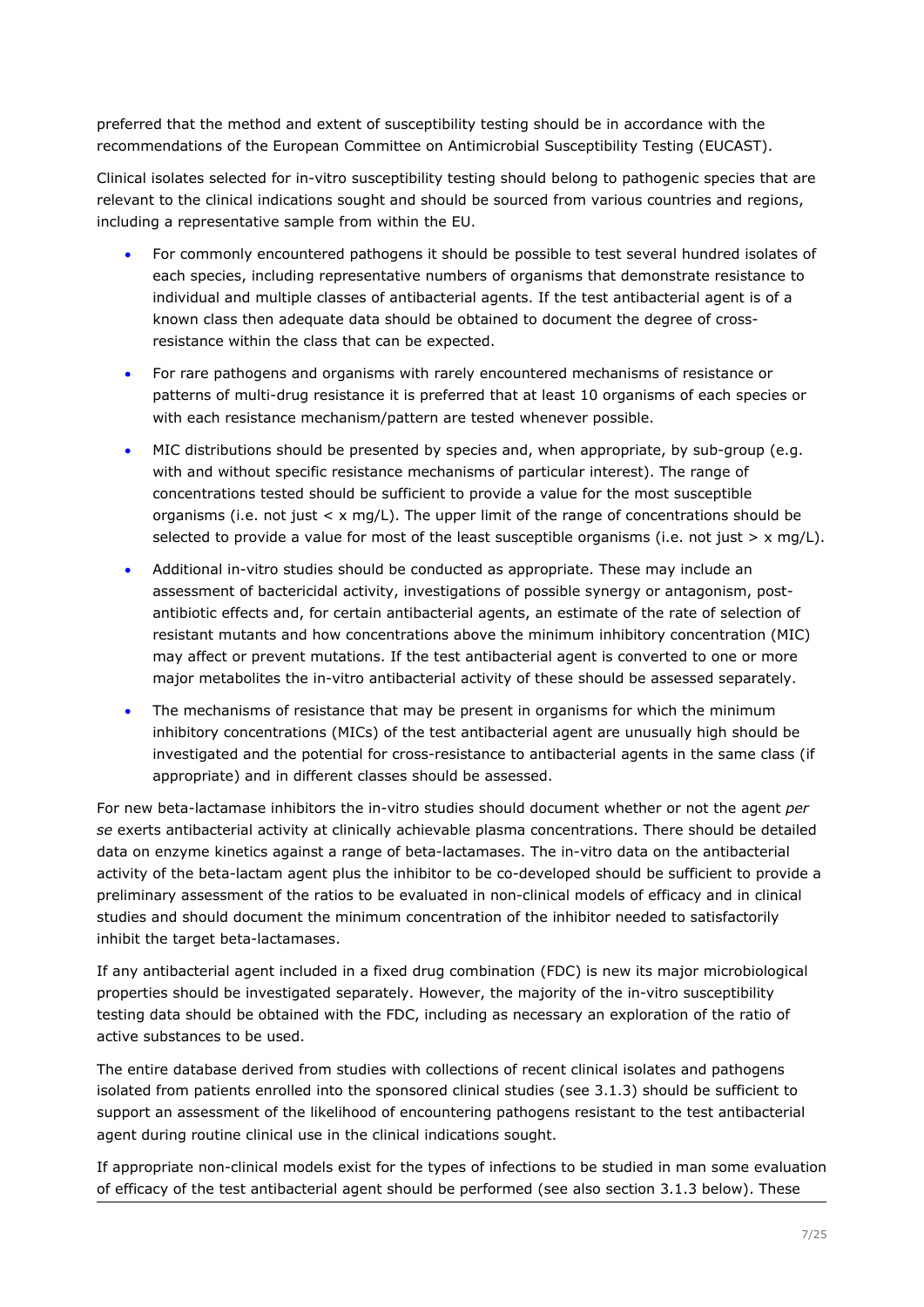data may be of particular importance and provide valuable supportive evidence of efficacy when only limited clinical data can be generated.

## <span id="page-7-0"></span>**4.1.2. Microbiological investigations during clinical studies**

Patients may be enrolled into a study based on the clinical presentation with or without the results of rapid diagnostic and/or rapid susceptibility tests. Protocols should specify which rapid diagnostic tests (e.g. antigen or nucleic acid detection tests) can be accepted as evidence of infection for the purpose of enrolment and which, if any, can serve as an alternative to routine culture results in the analyses of microbiological outcomes by pathogen.

Microbiological documentation of bacterial infections should be sought from specimens obtained before or within a strictly-observed window after the first dose of study therapy is given. If obtaining a suitable specimen involves an invasive procedure (such as aspiration from a body cavity) that is not considered to be routine by all investigators then at least one of the studies or designated study sites within studies conducted to support an indication should mandate specimen collection.

Whenever possible the primary methods used for isolation and susceptibility testing of putative pathogens at study site laboratories should be standardised. It is preferable that all studies in the clinical development programme should employ re-confirmation of isolate identity and susceptibility testing at designated central laboratories. Protocols should plan for centralised laboratories to perform typing of post-baseline isolates to differentiate persistent and recurrent infections from new infections with the same species.

It is also preferred that central laboratory data should be used for the primary analyses of outcomes according to the in-vitro susceptibility of baseline and post-baseline pathogens, including those obtained from patients with persistent, recurrent and new infections. The central laboratory results should be supplemented by local laboratory results to fill in missing data.

If the method of susceptibility testing employed by the central laboratory or by local laboratories changes during the clinical development programme the sponsor should provide assurance that the change does not affect the results reported or should arrange for re-testing of isolates by a single method.

In some cases it is acceptable that identification of the causative pathogen is based mainly or solely on the results of serological studies (e.g. organisms that cause atypical pneumonia for which isolation rates are low even in experienced laboratories). Central laboratories with appropriate expertise should be used for the primary conduct of serological studies or for the confirmation of results. The results of serology performed at centralised laboratories should be used in the primary analysis.

The correct designation of patients as being microbiologically evaluable or eligible for the analysis of outcomes in all patients with a pathogen is important. The inclusion of patients in these analyses when the organisms that have been isolated are very unlikely to be true pathogens in the type of infection under study is a major confounding factor in the assessment of microbiological outcomes. Therefore, the bacterial species that will be considered as true pathogens in the indication under study should be determined in the light of current opinion and specified in the protocol. Nevertheless, even when a potential pathogen is isolated from an appropriate specimen this does not necessarily confirm the presence of an infection that requires specific antibacterial treatment (e.g. sputum cultures from patients with clinical signs and symptoms of acute exacerbation of chronic obstructive airways disease).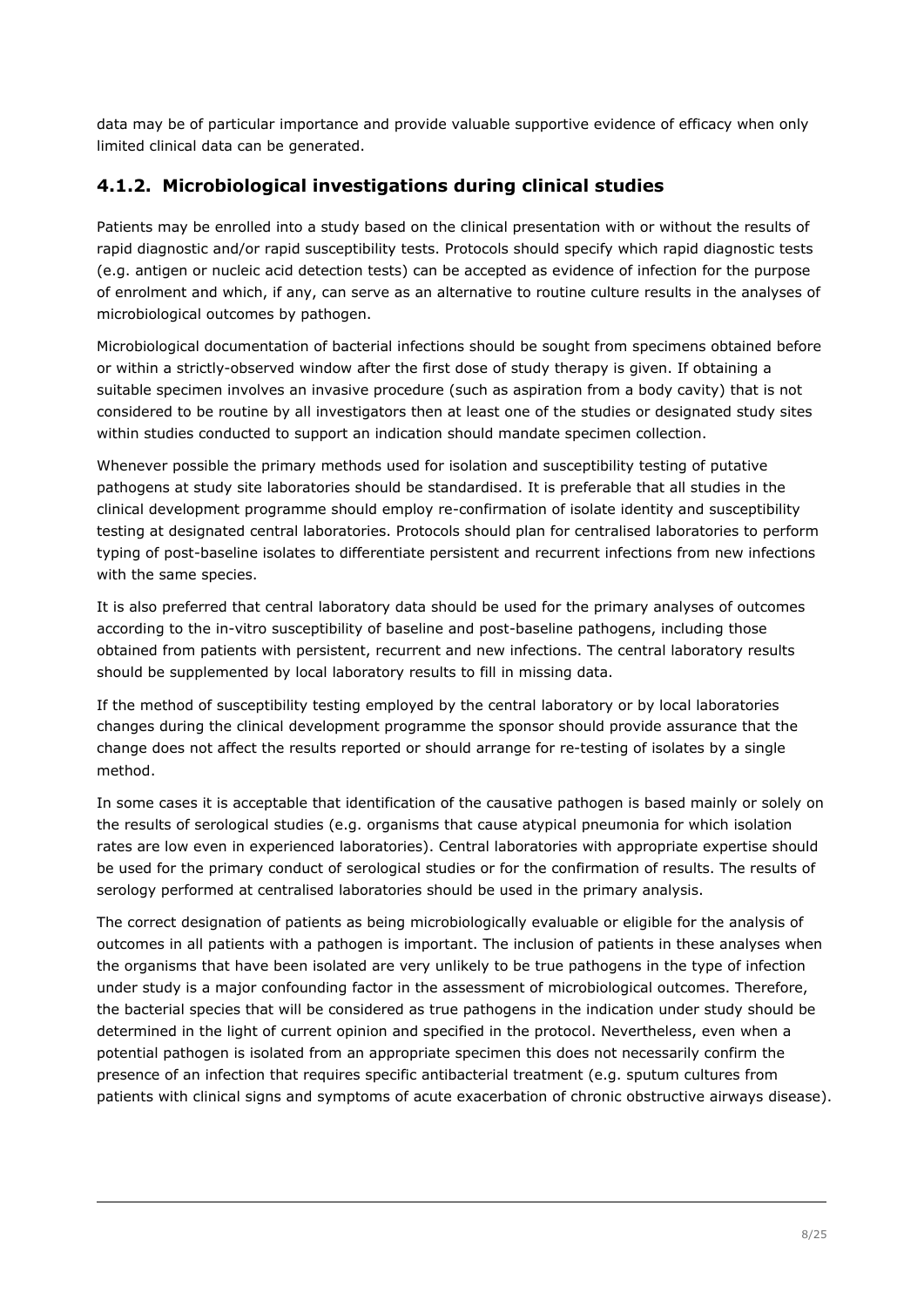# <span id="page-8-0"></span>**4.1.3. The pharmacokinetic/pharmacodynamic (PK/PD) relationship**

It is recommended that the evaluation of PK/PD relationships should be performed in consultation with experts in the field who are at the forefront of developing and improving the techniques used for these analyses. Detailed recommendations are beyond the scope of this document and would not be appropriate considering the current rate of advancement in the field.

Based on in-vitro susceptibility test data, information from non-clinical models of efficacy and human PK data, detailed PK/PD analyses may be used to support dose regimen selection and susceptibility testing breakpoints. In circumstances in which it is not feasible to generate extensive clinical efficacy data (e.g. in rare types of infections or against rare types of pathogens, including multidrug-resistant pathogens that are rarely encountered) PK/PD analyses may also provide important supportive information on the likely efficacy of the test antibacterial agent.

The overall assessment of the PK/PD relationship should be sufficiently comprehensive to assess with reasonable confidence whether or not the test antibacterial agent, when used at an adequate dose regimen, would have useful clinical activity against relevant pathogens that appear to be susceptible *in vitro*. The MIC distributions for wild-type populations of pathogens relevant to the indications sought should be taken into account so that the PK/PD analyses cover the highest MICs considered to be treatable with well-tolerated dose regimens.

Whenever possible it is recommended that the PK/PD analyses used for dose regimen selection should be based on PK data obtained from infected patients rather than from healthy subjects. If this is not the case when the initial analyses are performed they should be repeated using patient PK data when these become available to reassess the validity of the initial conclusions. As appropriate, free and total plasma concentrations of the test agent may need to be measured.

For some, but not all, test antibacterial agents the PK/PD relationship may be sufficiently straightforward and well-described that sponsors consider it possible to omit clinical dose-finding studies and to evaluate the efficacy of one or a very few regimens. However, the use of PK/PD to predict the optimal duration of treatment is not well established at present and sponsors should consider whether preliminary regimen-finding studies are needed to identify a suitable duration of treatment for any one indication.

It is desirable that the PK/PD relationship should be further explored during clinical studies in patients for each indication sought based on the in-vitro susceptibility of clinical isolates, patient PK data and clinical and microbiological outcomes. These investigations may constitute sub-studies within large clinical studies.

# <span id="page-8-1"></span>**4.1.4. Breakpoints for susceptibility testing**

It is recommended that sponsors should decide early in the development programme if they will participate in an agreement that will allow the breakpoints for susceptibility to be set by EUCAST since this decision has potential implications for the in-vitro susceptibility testing programme (for details please see SOP/H/3043). The final decision on the breakpoints will be made by the CHMP at the time of first approval. Additional breakpoints may be added later (e.g. when adding a new indication involves additional species or a different dose regimen for which different breakpoints would apply) or may be changed (e.g. if clinical experience suggests that the initial breakpoints set are not optimal).

For antibacterial agents or specific formulations of antibacterial agents that are anticipated to have only a local antibacterial action when administered:

By the topical route (e.g. to skin, mucus membrane, ears and eyes)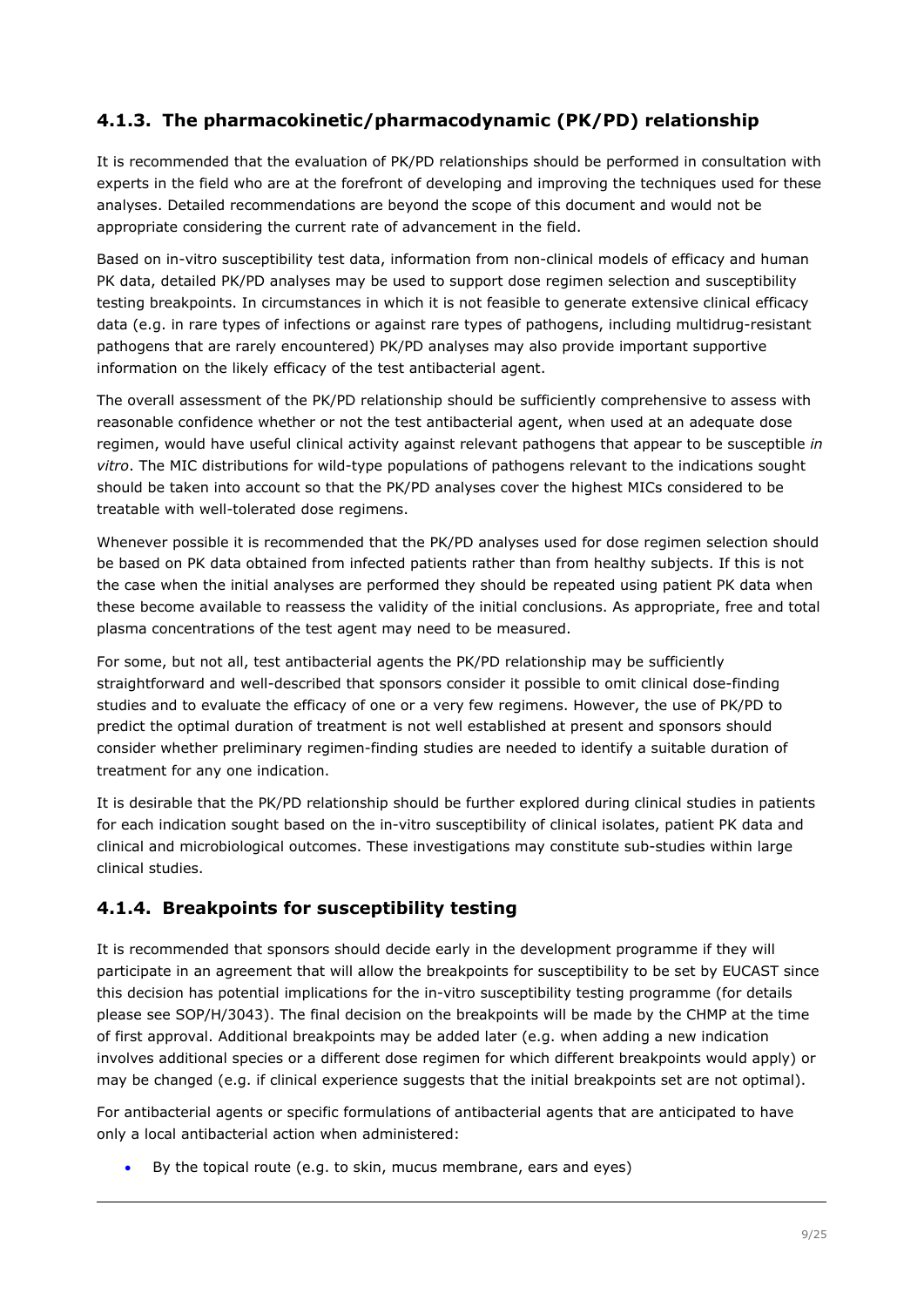- By inhalation
- By the oral route

it is currently not considered appropriate that susceptibility testing breakpoints should be set (regardless of whether there are established breakpoints applicable to systemic administration of the same active substance). The possible exception would be in the case that sufficient clinical experience has been amassed during routine use that a clinical susceptibility test breakpoint can be derived that is relevant to the local antibacterial effect. In all other instances it is currently recommended that Section 5.1 of the SPC should state that susceptibility test breakpoints relevant to the route of administration cannot be set. The section should provide information on epidemiological cut-off (ECOFF) values derived from the MIC distribution curves for the most pertinent pathogens to the indications granted. These ECOFFs serve to alert any laboratory that undertakes susceptibility testing to unusually high MIC values that might merit further investigation.

# <span id="page-9-0"></span>**4.1.5. Post-approval studies of susceptibility and resistance**

At the time of first approval of a new antibacterial agent sponsors should have plans in place to assess the emergence of resistance to the test antibacterial agent over a period of approximately 3-5 years. The duration of these studies may need to be prolonged beyond 3-5 years if particular concerns regarding the emergence of resistant organisms arise during the initial observation period.

It is considered that the most reliable information on the emergence of, or changes in, the prevalence of resistance to a new antibacterial agent will come from large and well-established surveillance networks that are able to detect trends over time based on the use of consistent criteria for inclusion of organisms by the collaborating centres, at least some of which should be located within the EU.

Whenever very few or no organisms resistant to a new antibacterial agent were isolated before initial approval any organisms obtained during surveillance studies for which the MICs are near or above the susceptibility test breakpoint or ECOFF should be investigated to identify possible mechanisms of resistance.

Information on emerging resistance, changing patterns of resistance and new mechanisms of resistance to an agent should be notified promptly to the CHMP with a discussion of the implications for section 5.1 of the SmPC, which should be updated as necessary.

# <span id="page-9-1"></span>*4.2. Clinical studies*

# <span id="page-9-2"></span>**4.2.1. Studies of the treatment of bacterial infections**

The following sections provide some general and broadly applicable guidance. Sponsors should also consult the addendum to this Guideline that will provide more details regarding the design of studies intended to support specific indications for use.

## *4.2.1.1. Patients and infections*

### *Patient selection*

In all studies the inclusion and exclusion criteria should be designed to restrict enrolment to patients who have the type of bacterial infection under study and, as far as is possible, have a range of clinical features that could support extrapolation of the results to the patient population likely to be encountered in clinical practise. It is particularly important that non-inferiority studies should try to avoid enrolment of patients with infections that are likely to resolve without antibacterial therapy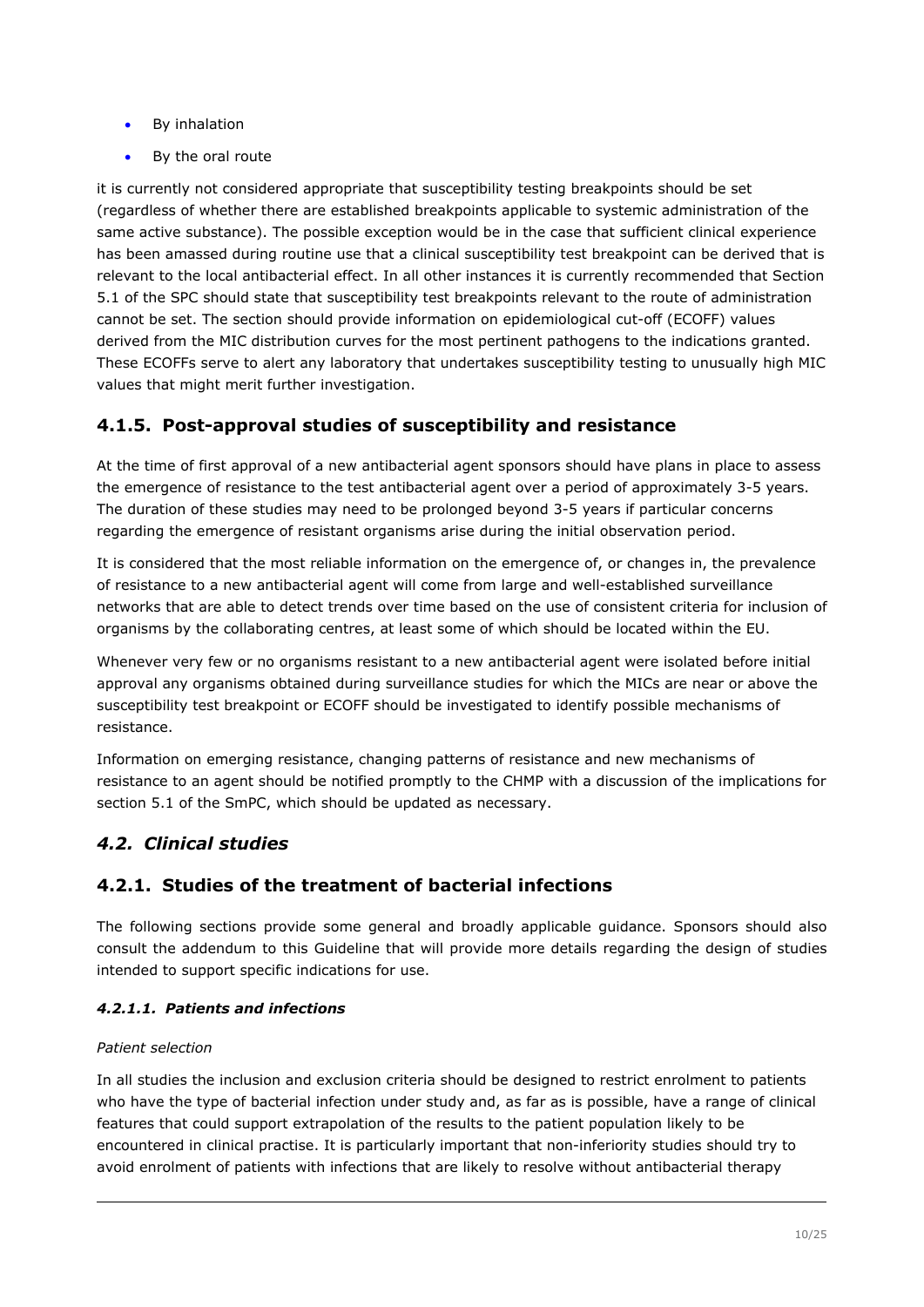within a reasonable timeframe since this reduces the chance of detecting differences in efficacy between the test and active comparative regimens.

Some patients may meet criteria for the type of infection under study without having non-specific features of an ongoing infectious process, such as fever and elevated WBC and/or neutrophil counts.

Fever and/or elevated WBC count may be absent in the elderly or in other patient groups (e.g. diabetics) despite clear evidence of an ongoing bacterial infection. The presence or absence of fever is subject to influence from analgesics with an antipyretic effect that may have been consumed before or after enrolment. An elevated WBC may not occur in those with chronic underlying disease or malignancy. Hypothermia and/or a low WBC may occur in very severe infections. In addition, fever and/or elevated WBC count may be found in the absence of an acute bacterial infection.

Therefore it is not considered an absolute requirement that patients should have one or both of fever and elevated WBC before enrolment although their presence/absence should be documented at baseline and at later visits that record signs and symptoms.

Whenever possible, the enrolment of patients should not be based solely on the clinical findings. Additional evidence of infection at baseline may come from:

- Microscopy of suitable specimens. Microscopy of samples from normally sterile sites (e.g. CSF and joint fluid) or finding characteristic bacterial forms in certain specimens (e.g. in the provisional diagnosis of gonorrhoea) may provide important information on the likely pathogen.
- Rapid diagnostic tests. These rely on ready access to the infected site or to suitable clinical material. The use of "in-house" rapid diagnostic tests may be of assistance for the purposes of improving patient selection but the results should not be used in the analyses of microbiological outcomes by pathogen. If patients are enrolled based on the results of such tests the sample size calculation should take into account the positive and negative predictive values of the tests used.
- Imaging techniques. Some potentially useful imaging techniques may not be in routine use (e.g. newly-introduced or experimental diagnostic imaging) and/or may be difficult to interpret (e.g. chest radiographs in young children). In these cases there should be a retrospective review by independent experts who are unaware of treatment assignment and it is preferred that these decisions are used to determine the diagnosis and/or outcome in individual patients. There should be a review of any notable discrepancies between the investigators' and experts' opinions.

The study protocol should set limits on the duration of any prior antibacterial therapy for the infection to be treated in the study unless it is clear that the patient has already failed a minimum course (in terms of dose and duration) of treatment with another antibacterial agent. An exploratory analysis of outcomes in sub-groups of patients that did and did not receive prior therapy (e.g. within 72 h of enrolment) for the infection under study may be informative. Further details of acceptable prior therapy will be given in the addendum.

#### *Analysis populations*

With few exceptions (e.g. in urinary tract infections) it is not required that the primary analysis should be confined to the subset of patients with at least one acceptable baseline pathogen.

In studies with antibacterial agents that have a clinical primary endpoint it is suggested that the alltreated population and the clinically-evaluable population should be viewed as co-primary. In studies with a microbiological primary endpoint it is suggested that the co-primary analysis populations should be all-treated with a pathogen and microbiologically-evaluable.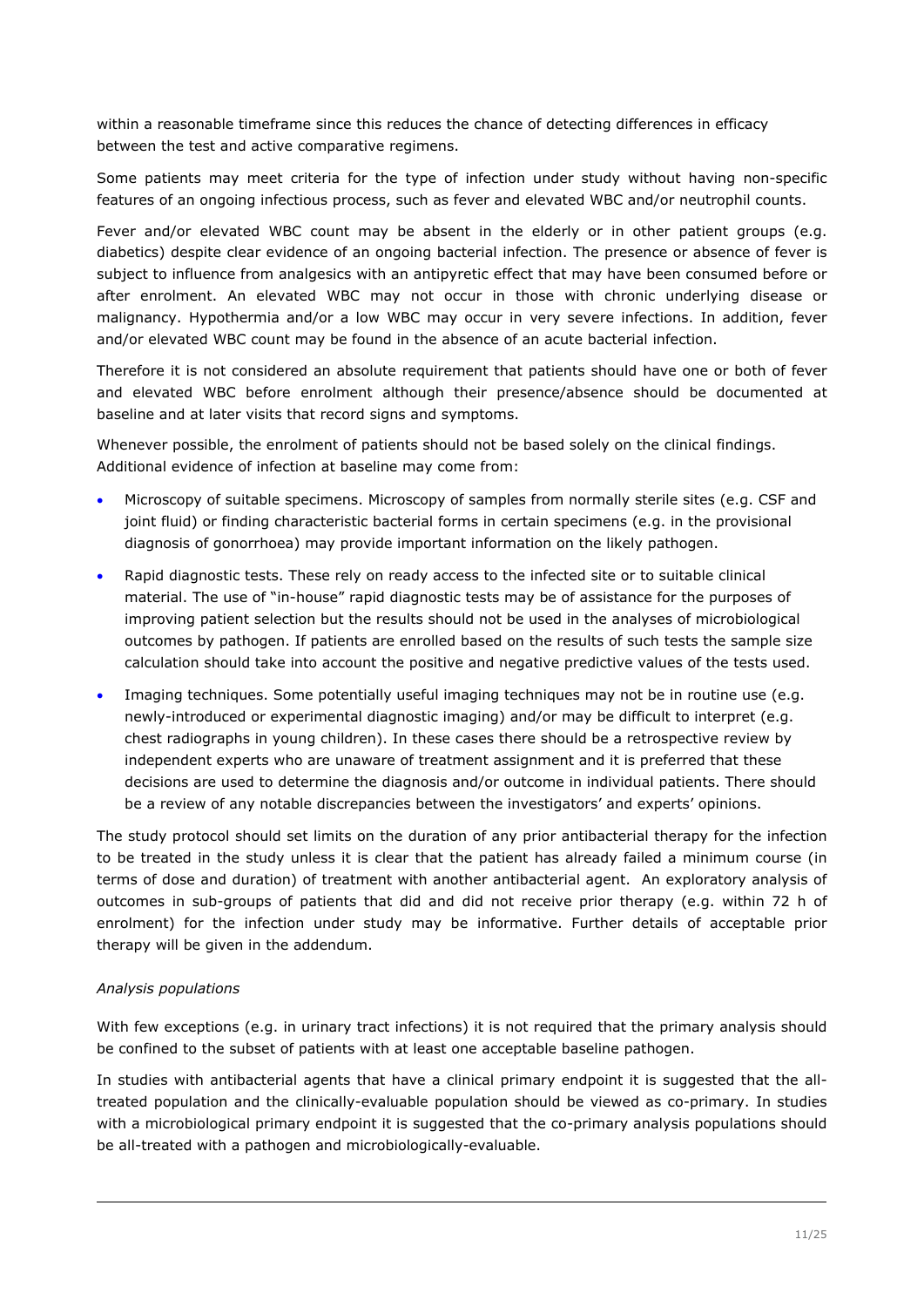#### *Characteristics of infections treated*

- In most instances, individual clinical studies of efficacy should aim to enrol patients with a representative range of diagnoses relevant to the type of infection under study.
- Inclusion and exclusion criteria intended to distinguish patients with complicated or uncomplicated infections in accordance with widely-accepted definitions do not necessarily distinguish patients with severe versus non-severe infections. Depending on the indication sought and the route of administration of the test antibacterial agent the protocol should aim to restrict enrolment to patients with infections of an appropriate degree of severity using the features laid down in widelyrecognised grading systems. In cases where there is no established grading system for severity the enrolment criteria should at least attempt to exclude infections that are considered inappropriate for treatment with the planned regimens.
- Enrolment criteria that focus on the types of patients and infections eligible for treatment may not satisfactorily distinguish patients who are in need of parenteral therapy (either initially or throughout the treatment period) versus those who may be treated with an oral agent from the outset. Clinical opinions regarding the need for parenteral treatment, hospital admission policies and the availability of home parenteral therapy are very variable between healthcare systems and may differ between study sites within individual countries. Specific enrolment criteria should be developed in conjunction with all investigators within a study to standardise the basis for initiating parenteral therapy, whether this is administered in a hospital or at home.

Consideration should be given to stratification of patients according to specific factors (e.g. type of infection or severity of infection). Stratification by age (e.g. elderly patients versus younger adults or premature infants versus term infants versus young children) or by specific underlying conditions (e.g.  $\pm$  immunosuppression) may also be appropriate in some studies. Whether or not formal stratification is employed there should be pre-planned secondary analyses of outcomes according to factors that are considered most likely to affect patient outcomes in the indication under study (e.g. whether or not there was a surgical intervention or abscess drainage within a specified time frame). The aim of these analyses is to demonstrate consistency of efficacy across subgroups defined by important prognostic factors. The size of the subgroups and the precision of the estimated efficacy in each subgroup might be considered when planning the study.

### *4.2.1.2. Outcomes, efficacy variables and analyses*

#### *Timing of assessments*

The timing of the on-therapy, end of therapy (EOT), test of cure (TOC) and all other study visits at which patient progress and/or outcomes are to be assessed should be selected in accordance with the indication under study and the PK properties of the test and comparative antibacterial agents.

The primary judgement of antibacterial effect should occur at a protocol-defined time point after completion of treatment (i.e. TOC visit). Protocols often allow for different and variable durations of active treatments. It is recommended that the TOC visit should occur at a pre-defined number of days after randomisation. The selection of an appropriate window for the timing of the TOC visit relative to randomisation should take into account the maximum possible duration of active treatment and the half-lives of the antibacterial agents that will be compared.

A further follow-up visit (e.g. at least 1-2 weeks after TOC) is usually desirable and should occur within a pre-specified window of days post-randomisation. The last study visit should be timed to provide information on relapses and new infections. Effective follow-up mechanisms should be in place to maximise patient attendance or to obtain completed patient diaries from outpatients.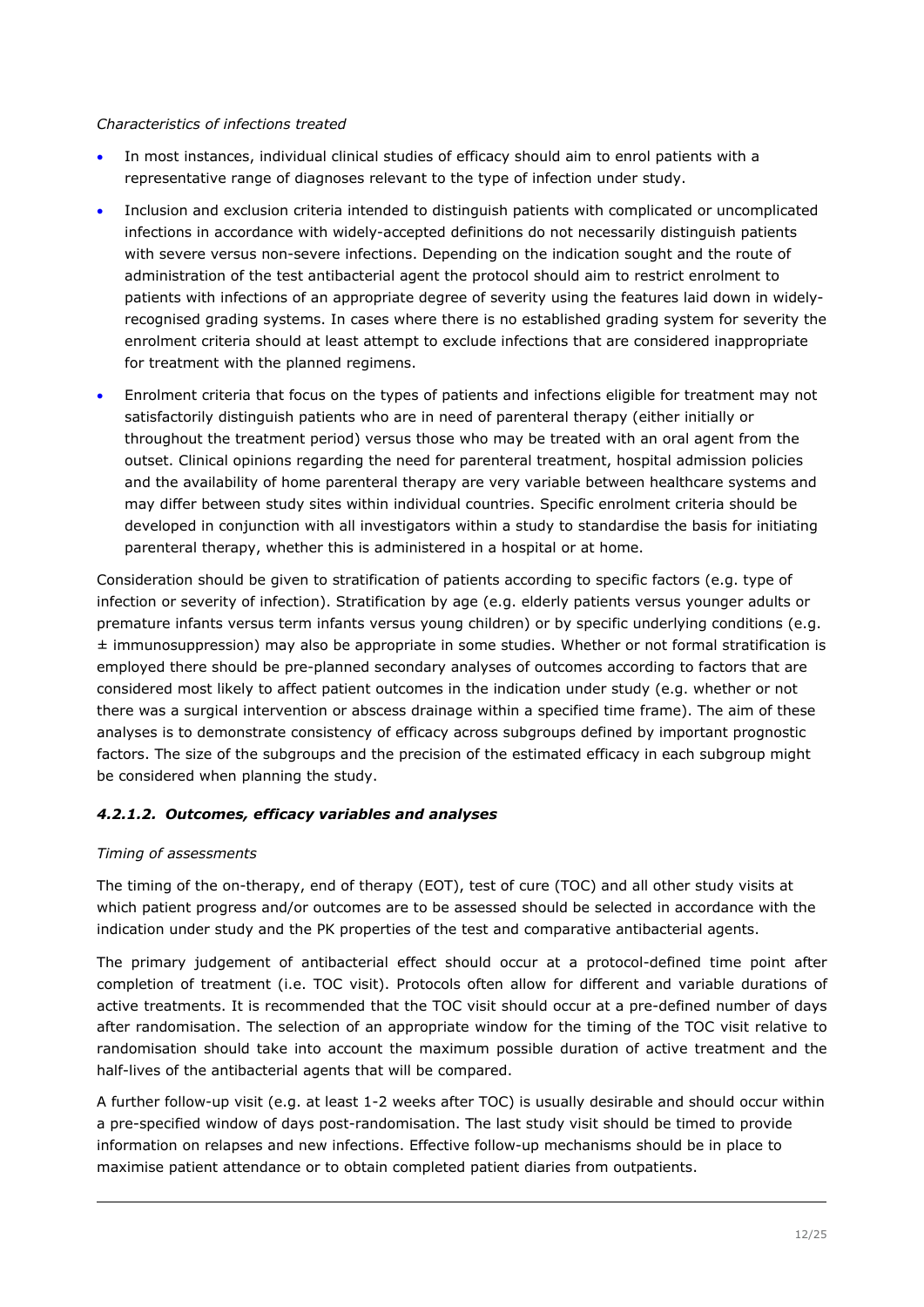#### *Clinical outcome*

At the TOC visit the clinical outcome should be categorised as cure, failure or indeterminate. Cure should usually be defined as complete resolution of clinical signs and symptoms. Alternative definitions of cure may be considered appropriate in some types of infections. For example, return to baseline status and no requirement for further antibacterial therapy (e.g. when treating acute infections of chronic leg ulcers). The protocol should specify the criteria that should be met in order for a patient to fall into one of these outcome categories.

#### *Microbiological outcome*

Microbiological documentation (as opposed to presumption based on the clinical response) of eradication or persistence of causative organisms should be attempted whenever feasible and is mandatory in studies of urinary tract infections and some sexually transmitted diseases. If the judgement of microbiological response is to be based on achievement of a bacterial load below a prespecified level, as may be the case in some types of urinary tract infections, validated interpretative criteria should be stated in the protocol.

#### *Efficacy variables*

In most indications the assessment of response to therapy will be based primarily on clinical outcomes. However, the microbiological response is objective and is the preferred primary efficacy variable whenever this is appropriate to the indication (e.g. urinary tract infections). For some indications it may be considered that the clinical and microbiological outcomes are of equal importance for the overall judgement of efficacy (e.g. osteomyelitis and bacterial endocarditis) so that the clinical (cure rate) and microbiological (eradication rate) outcomes should be regarded as co-primary efficacy variables and the study should be adequately powered to provide clear conclusions for both outcomes. In all cases the concordance between the clinical and microbiological outcomes should be evaluated and should be investigated for any demonstrable correlation with the in-vitro susceptibilities of the baseline and post-baseline pathogens.

There may be instances in which alternative clinical and/or microbiological efficacy variables (such as time to event) provide valuable information on the overall response to treatment. Occasionally, it may be appropriate that one (or possibly more than one) alternative measure of outcome is designated as primary alongside or in place of the more usual parameters (such as cure and eradication). As appropriate to the indication under study a range of secondary clinical and microbiological efficacy variables may be defined.

#### *General approaches to analyses*

Clinical and microbiological outcomes should be presented and analysed at the TOC visit and at any other study visits at which assessments of outcome are to be recorded. If multiple pathogens are possible then microbiological outcomes should be presented and analysed by patient and by pathogen.

Analyses of clinical and microbiological outcomes should be performed in and compared between each of the relevant pre-defined patient populations to assess consistency. In all studies there should at least be a comparison between the planned primary analysis and an analysis of all randomised patients in which indeterminate or missing outcomes are counted as failures. It is essential that any incongruities detected between analyses should be explored and discussed.

Additional analyses should be planned and performed according to the designated secondary efficacy variables, such as time to event analyses. Other pre-planned analyses may include, among others, outcomes according to age, gender, infection type and/or severity, surgical intervention and other factors relating to patient management.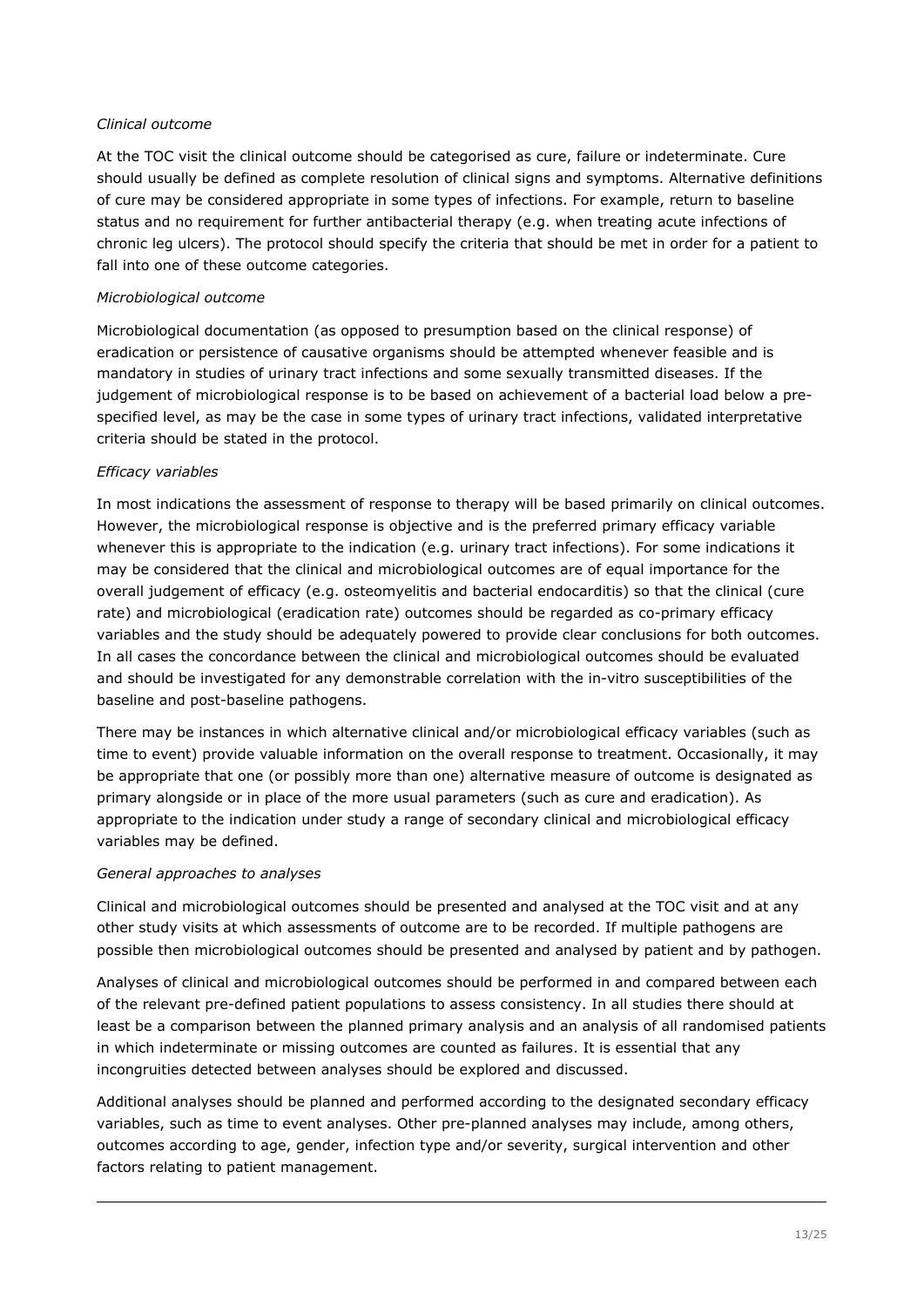It is anticipated that sponsors will wish to use the same clinical development programme to satisfy multiple regulatory authorities. There may be instances in which specific requirements for the design and/or analysis of studies with antibacterial agents differ between regulatory authorities. In most (or even all) of these cases it should be possible to use the same study to satisfy multiple regulatory authorities by pre-defining separate strategies for the statistical analyses (e.g. prioritisation of endpoints, time points or statistical technique) that will meet the requirements of the CHMP and other regulatory authorities.

### *4.2.1.3. Dose-finding studies and duration of treatment*

Following detailed PK/PD analyses it may still be necessary to identify a suitable dose regimen and/or duration of treatment from preliminary efficacy studies in one or more clinical indications. If such studies are performed they should be based on a careful consideration of the sample size needed to provide a clear answer regarding the regimen to be selected for further evaluation.

Alternatively, sponsors may consider evaluating a small number of regimens during the major clinical studies intended to support each indication for use. In some cases it may be acceptable that a flexible study design is used to identify the best regimen. If this approach is considered it is essential that the design is discussed with Regulators before initiating the study.

Whether or not a study sets out to formally compare several durations of therapy the protocols should usually allow for some latitude regarding the duration of treatment with test and reference treatments within a defined window.

In the case of antibacterial formulations intended to exert a local effect (e.g. topical, inhalational and intra-gut antibacterial activity) adequate clinical and microbiological data would be needed to support regimen selection.

## *4.2.1.4. Major (Pivotal) Studies*

### *Number and location of studies*

It is preferred that two major (pivotal) studies of efficacy are performed for each clinical indication sought. If a single study is proposed the CHMP guidance on submission of a single pivotal study will apply.

It is preferred that investigative sites in the study or studies performed in each clinical indication are geographically dispersed and that protocols should plan for secondary analyses of efficacy by country and/or region. It is not required that confirmatory clinical studies should include investigative sites located within the EU but the sponsor should provide a rationale to support the relevance of the efficacy data to EU patients.

#### *Blinding*

All studies should be double-blind unless this design is considered to be impossible. If a double-blind study is not feasible every effort must be made to ensure that the physicians who assess clinical outcomes and report adverse events remain unaware of treatment assignments.

### **4.2.1.4.1. Non-inferiority studies**

The rational design of non-inferiority studies with antibacterial agents requires the application of clinical trial endpoints that capture the benefit of treatment and some knowledge of the magnitude of the treatment effect in the specific type of infection under study.

In a valid non-inferiority study against an active comparative treatment: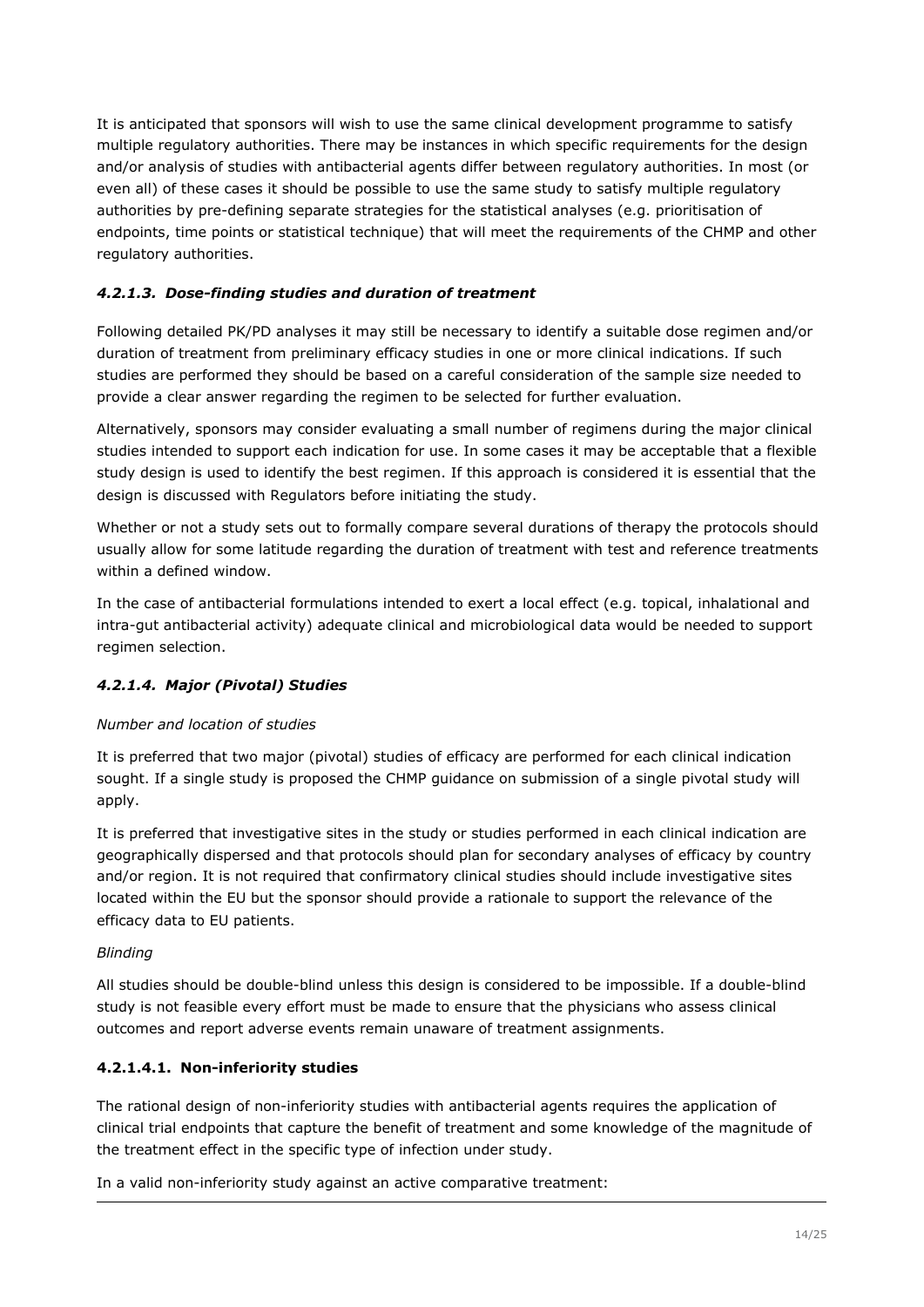- There must be confidence that the test antibacterial agent would have demonstrated superior efficacy to placebo if such a study had actually been performed.
- The study design should minimise the possibility of reaching a false conclusion of non-inferiority.

#### *Choice of comparative therapy*

The choice of comparative regimen, including the antibacterial agent(s), dose, dose interval and duration) is critical to the overall validity of the study. The regimen selected should be considered one of the best available treatments based on one or more of previous studies, medical opinion, indicationspecific treatment guidelines from appropriate learned societies and the anticipated prevalence of resistance to the comparative agent at the investigative sites.

The comparative regimen should be relevant to clinical practise in the EU. However, it is recognised that a comparative regimen that the sponsor adequately justifies is the most appropriate for any one study may not be approved (for the indication and/or at the dose regimen selected) or recommended for use in the indication under study in all EU Member States.

It is preferred that a single comparative regimen should be allowed within any one study since this facilitates interpretation of the analyses. If a substitution of the comparator with an alternative agent is to be allowed once the results of culture and susceptibility testing are available the criteria for switching and the agent(s) allowed must be pre-specified.

#### *Combination therapy*

The protocol should specify any additional agents (including the dose regimens) that must or may be used in conjunction with the test antibacterial agent and/or the comparator. When combination therapy is to be used in one or more treatment groups from baseline the protocol must specify if/when and under what circumstances patients may revert to monotherapy. Similarly, if the use of additional agents is optional the protocol must specify the criteria under which this is permissible.

#### *Switch from parenteral to oral therapy*

If parenteral and oral formulations are available for the test and comparative antibacterial agents the patients in both treatment groups may be switched to oral treatment using pre-specified response criteria. Comprehensive data on the condition of patients at the time of switch must be captured in the case report forms and presented in the study report. The minimum duration of initial parenteral treatment should be stated in the protocol and should take into account any change in plasma exposure that may occur with oral compared to parenteral administration of the same active substance. If the test antibacterial agent can only be given parenterally but a switch to oral therapy is desirable for routine patient management the sponsor should provide a rationale for the choice of follow-on therapy.

#### *Withdrawal from study therapy*

The protocol-specified criteria for mandatory post-baseline withdrawal of patients during study therapy should be kept to a minimum. In most types of infections and for most pathogens it is not necessary to require that study therapy is stopped if pathogens with resistance or reduced susceptibility to study treatment are reported from baseline specimens provided that the patient is improving. The information that may be gained by continuing therapy in these cases may be especially useful when the PK/PD relationship suggests that the test antibacterial agent could be effective in at least some sites of infection even when the MIC of the drug for some pathogens is relatively high. If patients are withdrawn from therapy there should be detailed documentation of the clinical and microbiological findings on the day of withdrawal.

#### *Selection of the non-inferiority margin (delta)*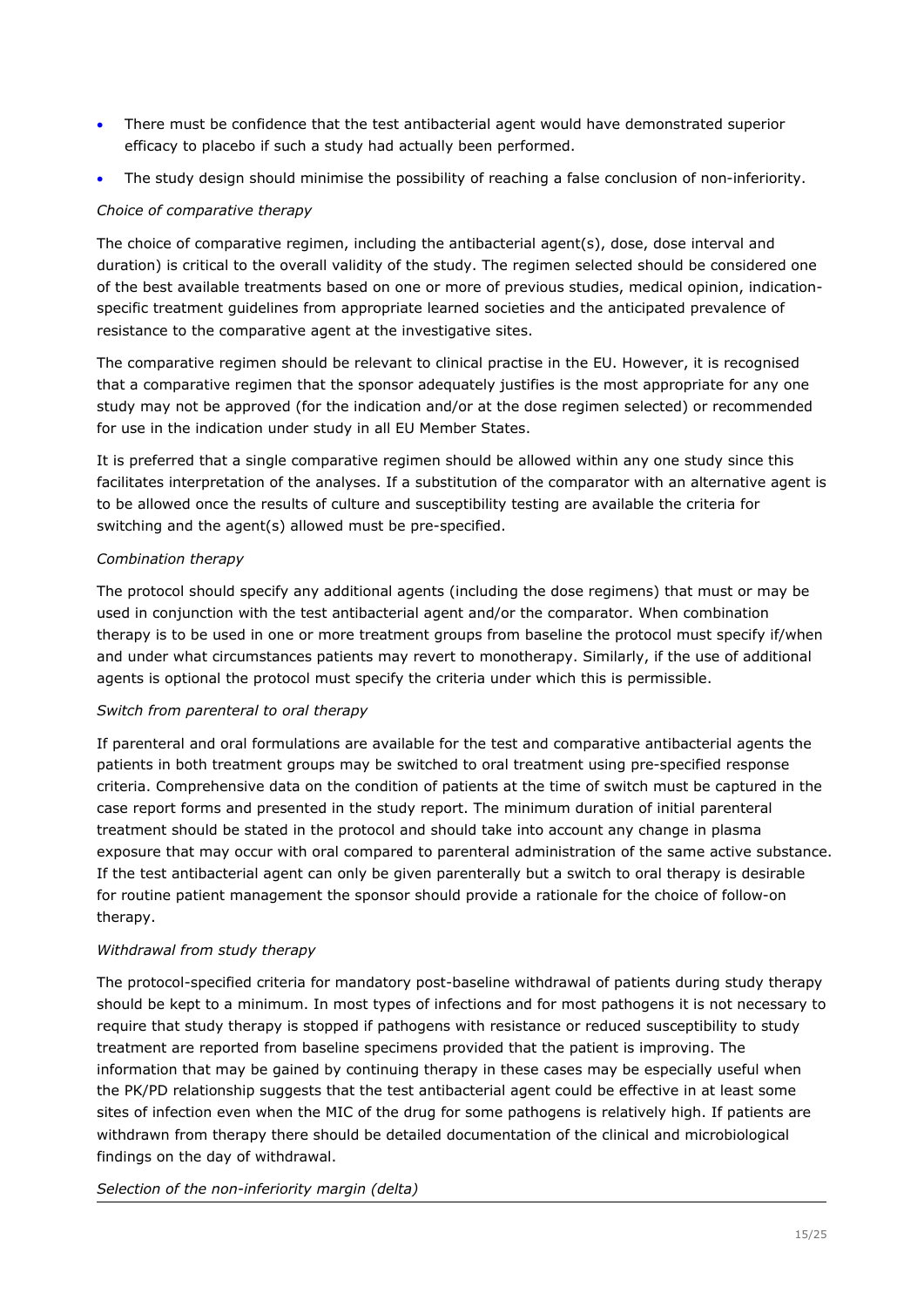The selection of the non-inferiority margin must be tailored to the indication under study and should be performed in accordance with CHMP guidance, taking into consideration the need to indirectly demonstrate superiority of the test agent to placebo and to assess relative efficacy between the test agent and the active comparator. The final choice of the non-inferiority margin should take into account clinical judgement regarding how large a difference between the test and reference treatments could be considered clinically important in each type of infection.

Historical data are often used to estimate the no-treatment effect but the relevance of these data to current medical practise may be questionable. Sponsors are encouraged to explore alternative and emerging methods for estimating the no-treatment effect (e.g. using pharmacometric-based approaches).

### **4.2.1.4.2. Superiority studies**

Antibacterial agents have not consistently demonstrated superiority versus placebo in well-conducted randomised studies in certain types of acute bacterial infections that are associated with considerable spontaneous resolution rates (e.g. acute maxillary sinusitis, acute exacerbations of chronic obstructive airways disease and several types of infection that are commonly treated with topical applications of antibacterial agents). There are also some types of infections in which superiority of active treatment versus placebo may have been demonstrated only in very specific sub-populations (e.g. otitis media in specific age groups and with well-defined signs and symptoms). In infections and/or sub-populations of patients with infections in which active antibacterial treatment has not been established to be superior to placebo (or to vehicle in the case of topical formulations) the clinical benefit of a test agent cannot be assessed with confidence in a non-inferiority study.

In these circumstances efficacy should be evaluated in studies that are designed to demonstrate superiority versus placebo or versus active comparative therapy for at least one clinically important endpoint. It is recognised that a placebo control group will not be considered acceptable in some types of infections and/or sub-populations in which a superiority study design is considered necessary. In addition, it may not be reasonable to expect that superiority can be demonstrated versus an active comparator based on clinical cure or microbiological eradication rates. These issues will be given further consideration in the addendum. However, some general considerations for the design and conduct of superiority studies include the following:

#### *Placebo-controlled studies*

The primary objective is to demonstrate a statistically significant advantage of the test agent over placebo with a lower bound of the 95% 2-sided confidence interval around the difference in cure rates that is above zero. In addition, clinical judgement should be applied to assess whether the observed difference in cure rates between the test antibacterial agent and placebo is clinically relevant. The rescue treatment for any patient who does not respond to blinded assigned therapy and the conditions under which it should be instituted should be pre-defined in the protocol. Patients who require rescue therapy should be counted as failures in the statistical analysis.

It is preferred that placebo-controlled studies should incorporate a third study arm that is randomised to an active comparator. The difference between the comparator and placebo can be used to help assess the clinical relevance of the difference between the test antibacterial agent and placebo. For example, if the test antibacterial agent has performed better than the comparator it is more straightforward to assume that the test agent provides a clinically relevant benefit. If the comparator has not demonstrated statistical significance over placebo or has not performed as expected from past experience the results observed with the test antibacterial agent would have to stand alone. If this situation does occur the possible reasons for the unexpected results obtained with the comparator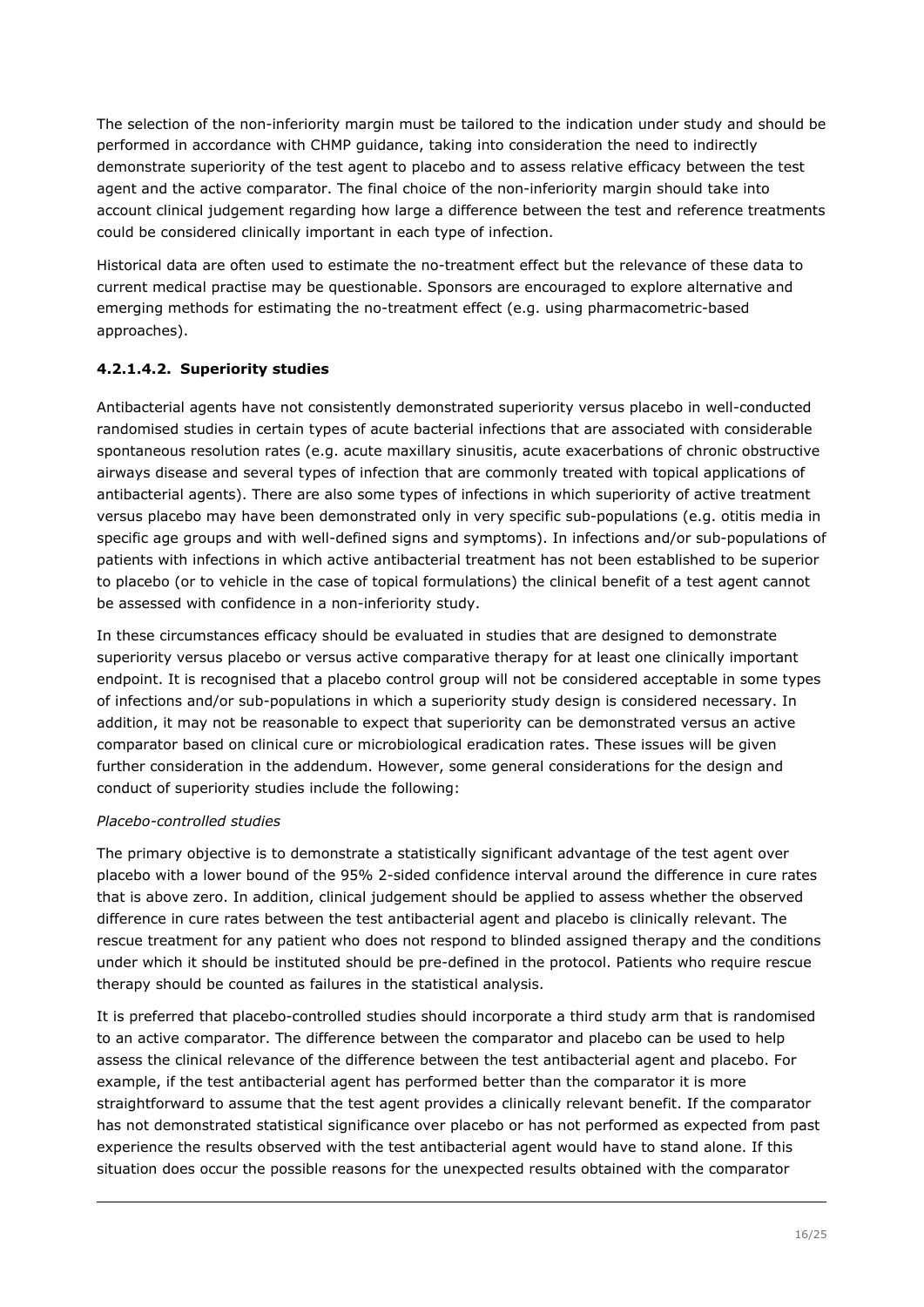should be discussed. Inclusion of an active comparator can also help inference when the test agent fails to demonstrate superiority over placebo (i.e. a failed study) as it provides information on the assay sensitivity.

Other possibilities for study design include the use of delayed therapy in the placebo group such that all patients with no improvement or worsening of protocol-specified signs and symptoms after a fixed number of days on placebo are declared failures and offered an active treatment. It is also possible that patients could be randomised to a range of doses of the test agent, including one or more that is likely to be insufficient. The results might provide an assessment of dose-response that is sufficient to demonstrate a benefit for treatment with an adequate regimen.

### *Active controlled studies*

In these studies a demonstration of superiority of the test agent versus the active comparator based on clinical cure rates is unlikely to be feasible. Subject to prior discussion with EU Regulators it may be appropriate that the demonstration of superiority is based on one or more alternative clinically relevant efficacy variables. These could possibly include time to bacterial clearance, time to specific clinical response measures or improvements in clinical parameters (e.g. lung function). In these instances there must be a very strong rationale for the study hypothesis and the patient selection criteria.

### **4.2.1.4.3. Alternative study designs**

There may be instances in which the sponsor considers that it is not feasible to conduct at least one adequately powered randomised and controlled clinical trial to support an indication. For example, this may apply when the test antibacterial agent is predicted to be clinically efficacious in the treatment of relatively rare types of infections (e.g. infective endocarditis and bacterial meningitis), with or without restriction to specific pathogens.

Even when small numbers of patients are expected to be enrolled it is always preferred that a randomised (which may be unbalanced) and controlled clinical study is conducted rather than an uncontrolled study or a comparison with external or historical controls (which may also be used to provide supplementary information). The randomisation step provides an internal control group that makes the interpretation of the outcomes considerably more reliable compared to studies that do not employ randomisation. The justification for a randomised study planned with lower than standard levels of statistical power must include comment on the prevalence of the infection and on the statistical performance characteristics of the trial (e.g. Type I and Type II errors to investigate an effect size of interest)

If it is agreed between the sponsor and EU Regulators that an uncontrolled study cannot be avoided, every attempt should be made to generate a precise and unbiased estimate of efficacy in a clearly defined patient population in order to facilitate the interpretation of the data. Where possible, the number of patients recruited should be sufficient to exclude unacceptably low cure rates from the 95% 2-sided confidence interval estimating the response rate. The minimum acceptable cure rate should be defined prospectively based on currently available treatments and experience.

On occasion there may be a rationale for employing a flexible (e.g. adaptive) study design. In these cases it is essential that the study design is developed in conjunction with EU Regulators and that agreement is reached on the mode of primary analysis of outcomes, including the primary patient population.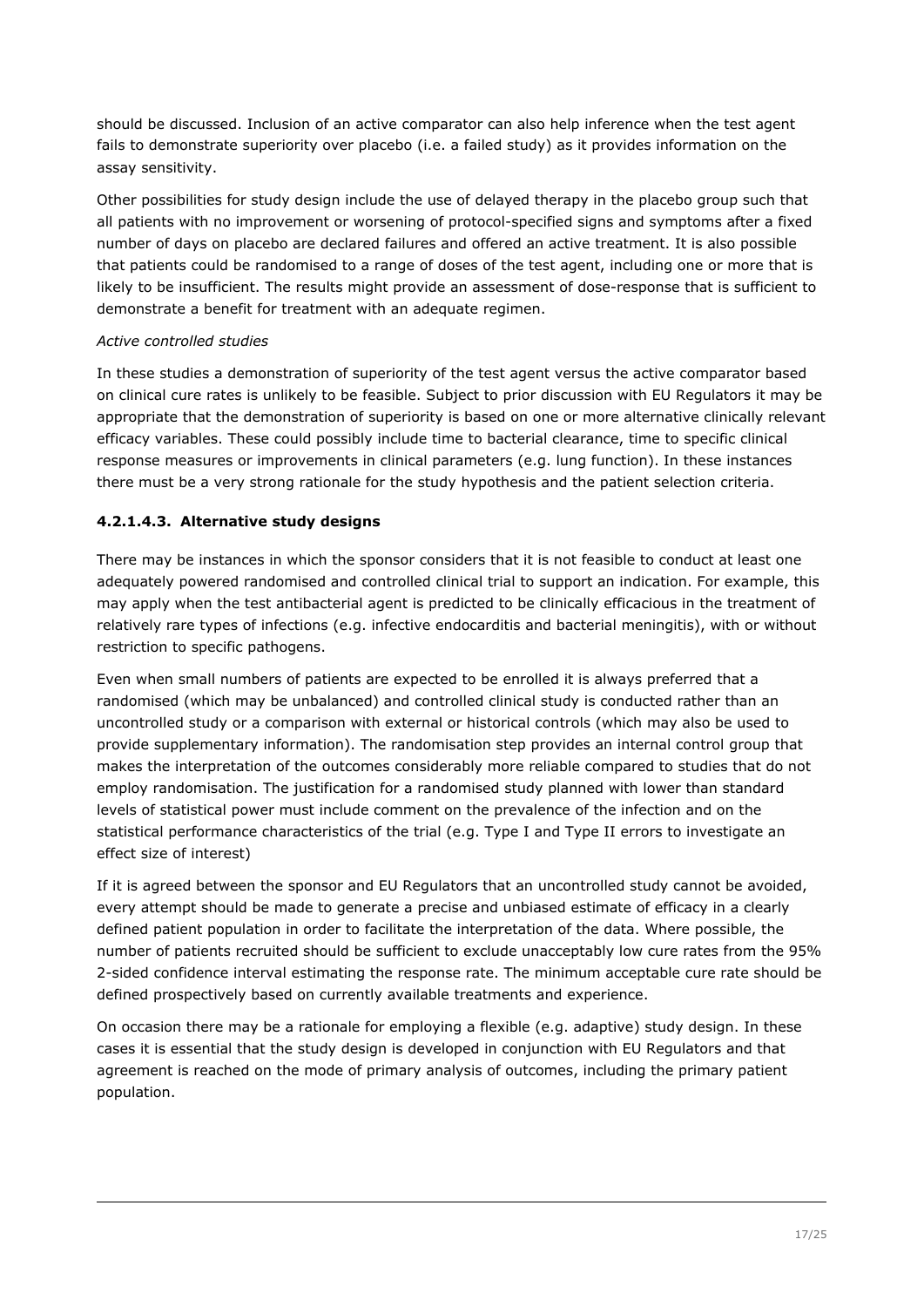### *4.2.1.5. Special considerations*

#### **4.2.1.5.1. Test antibacterial agents consisting of more than one active substance**

Special considerations apply to clinical development programmes in the following circumstances:

 Fixed drug combination (FDC) of antibacterial agents for parenteral or oral administration, one or more of which may not be licensed.

The CHMP guidance regarding FDC products generally applies, including the need to provide a strong rationale for the agents selected. There are many possible scenarios that may occur and it is not possible to provide specific guidance on the clinical development programme that would necessarily apply in all circumstances. It may be possible to justify the content of the FDC, including the doses included, based on microbiological and PK/PD considerations so that clinical studies of the FDC versus the components (if these are possible) are avoided and the focus is on studies that demonstrate the efficacy of the FDC versus appropriate comparative regimens in each indication sought.

 Beta-lactam agent plus a beta-lactamase inhibitor, co-administered or as a FDC for parenteral and/or oral administration. One or both of the two agents may not be licensed.

Since the partner antibacterial agent will be vulnerable to hydrolysis by certain beta-lactamases and since it would be expected that studies will be performed in indications in which the pathogens include organisms that can express these beta-lactamases it is not feasible to require comparisons between the combination and the partner beta-lactam alone. The clinical development programme should demonstrate the efficacy of the beta-lactam agent plus the inhibitor versus one of the best available comparative therapies. The clinical studies should aim to provide as much data as possible on efficacy of the FDC against organisms that express the beta-lactamases that are expected to be inhibited. However, it may not be possible to provide clinical efficacy data for all the enzymes that are predicted to be inhibited and the data for individual enzymes may be very limited. Hence the provision of sound and extensive non-clinical data is expected to be very important to support the available clinical data.

If the partner beta-lactam agent is new and is also to be marketed separately to the inhibitor for some indications then a separate and routine clinical development programme would be needed. If it is only to be recommended for use with the inhibitor in all indications it is not necessary to perform studies in which it is administered alone.

#### **4.2.1.5.2. Rare infections and rare pathogens**

For indications in which a clinical study is not feasible (such as for inhalational anthrax) the possibility of obtaining an indication for use based on in-vitro data, animal model data, PK/PD analyses that employ human PK data and clinical experience of some relevance (e.g. for inhalational anthrax a demonstration of efficacy in one or more types of pneumonia would be considered relevant) should be discussed between sponsors and EU Regulators.

The possible study designs to obtain data on the clinical efficacy of a test antibacterial agent in the treatment of rare infections and/or pathogens are discussed in section 3.2.1.4.3, where it is stated that a randomised study is always preferred even if the numbers are very small. These infections may be due to otherwise common pathogens (e.g. osteomyelitis due to *S. aureus*) or both the type of infection and organism may be rarely encountered (e.g. Listeriosis).

In the case of relatively rare pathogens that can cause common types of infections (e.g. communityacquired pneumonia due to *Legionella spp*.) clinical efficacy data could be collected during the course of large indication-specific studies and/or from targeted studies (e.g. in which patients are enrolled based on a positive urinary antigen test for Legionella). In these cases it is generally expected that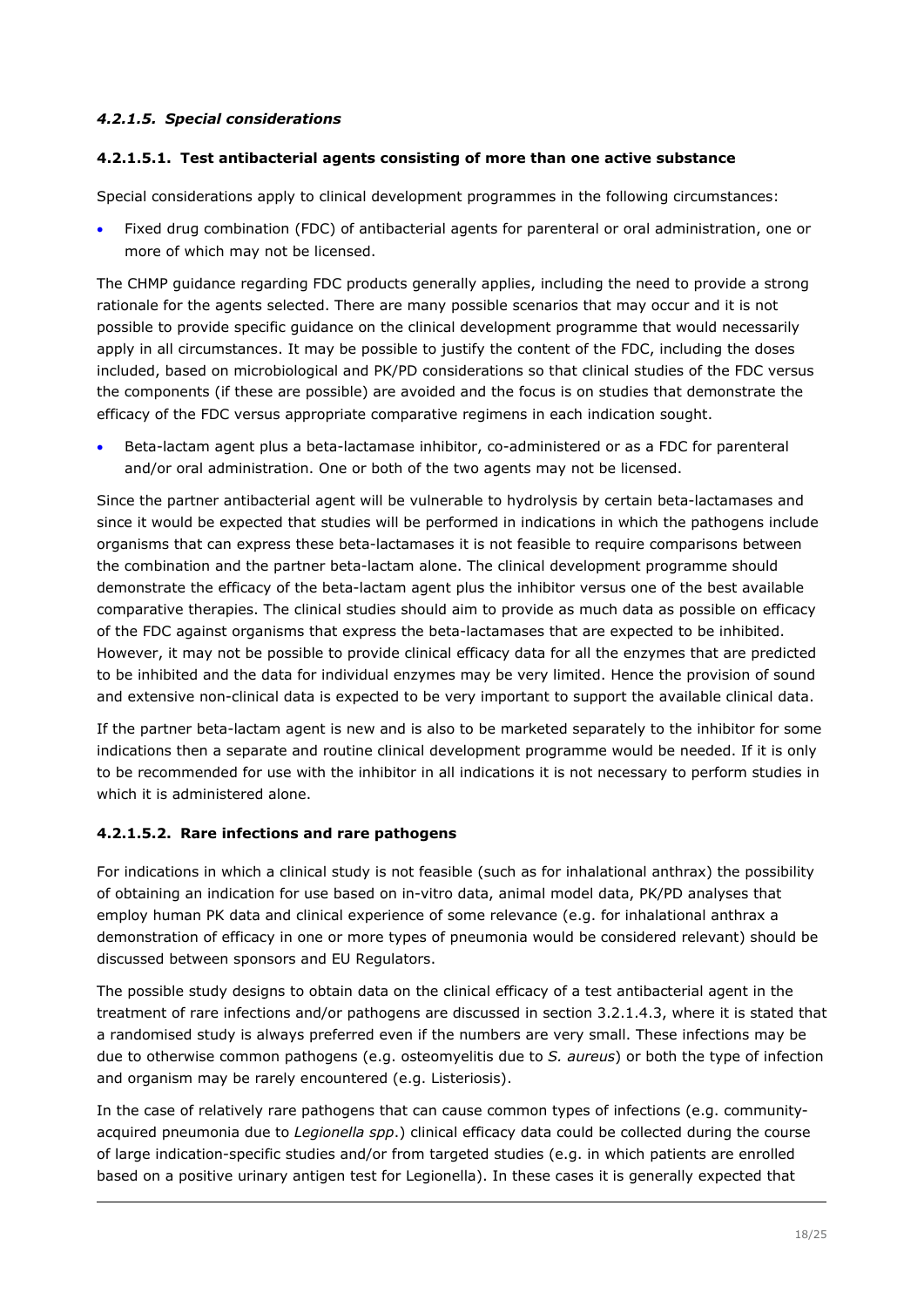efficacy data are generated for at least 10-20 cases in each of the test and comparative groups in any one indication. Data on efficacy against a specific pathogen obtained from more than one study in a single indication may be pooled if these are of the same or very similar design.

For very rare types of infections the acceptability of uncontrolled data and the numbers that should be treated to support a specific claim must be addressed on a case by case basis. For very rare pathogens it may be appropriate to conduct studies in which patients with clinically confirmed infections due to these organisms are enrolled regardless of the site of the infection.

### **4.2.1.5.3. Pathogens resistant to one or more antibacterial agents**

In-vitro studies may show that the activity of a test antibacterial agent is completely unaffected or little affected (i.e. MICs still fall within a range considered to be treatable based on PK/PD analyses) by certain mechanisms that confer resistance to other antibacterial agents in the same or different drug classes. The findings may also suggest that the clinical efficacy of the test antibacterial agent would be comparable for organisms of a species that do and do not express certain mechanisms of resistance.

However, patients who are infected by drug-resistant organisms, especially if they express multidrug resistance, may differ in many respects from patients who are infected with more susceptible strains of the same species. For example, patients harbouring multidrug-resistant pathogens are more likely to have already received other antibacterial agents and to have underlying conditions that complicate the clinical course so that clinical and microbiological success rates may be lower and more variable.

Due to these uncertainties, it is required that some clinical data on the treatment of these organisms are obtained to support statements regarding efficacy in the SmPC (see section 3.3). Since the extent of the data that can be provided will reflect the relative frequency of the types of resistant pathogens sought, it is not appropriate to mandate a minimum number of cases that would have to be treated in any one indication or across types of infections to support a specific claim in the SPC. The following considerations apply:

For more common drug-resistant organisms for which there are available comparative therapies (e.g. MRSA in skin and soft tissue studies, penicillin-insusceptible *S. pneumoniae* in CAP) it should be possible to select appropriate study sites so that comparative data are obtained on at least 20-30 cases, with or without pooling data across studies in the same indication.

When the non-clinical data and PK/PD analyses strongly suggest that a test antibacterial agent could be clinically active against organisms with a rarely encountered type of resistance or pattern of multidrug resistance (e.g. carbapenemase-producing gram-negative aerobes with or without resistance to antibacterial agents in several other classes) a different approach to the assessment of efficacy is needed, which will be given further consideration in the addendum.

One possible approach would be to conduct one or more randomised controlled studies in at least one major indication relevant to the microbiological and pharmacokinetic spectrum of the new agent to obtain evidence of clinical efficacy in patients whose clinical condition is comparable with that expected in the population most likely to have multidrug-resistant pathogens. Ideally such studies would enrol at least some patients infected with the types of pathogens of most interest. If the test agent is active against only one or very few species a controlled study may still be possible but would require enrolment based on results of rapid diagnostic techniques. Consideration should be given to the feasibility of obtaining additional clinical data specific to multidrug-resistant pathogens from a study that attempts to target patients with such infections.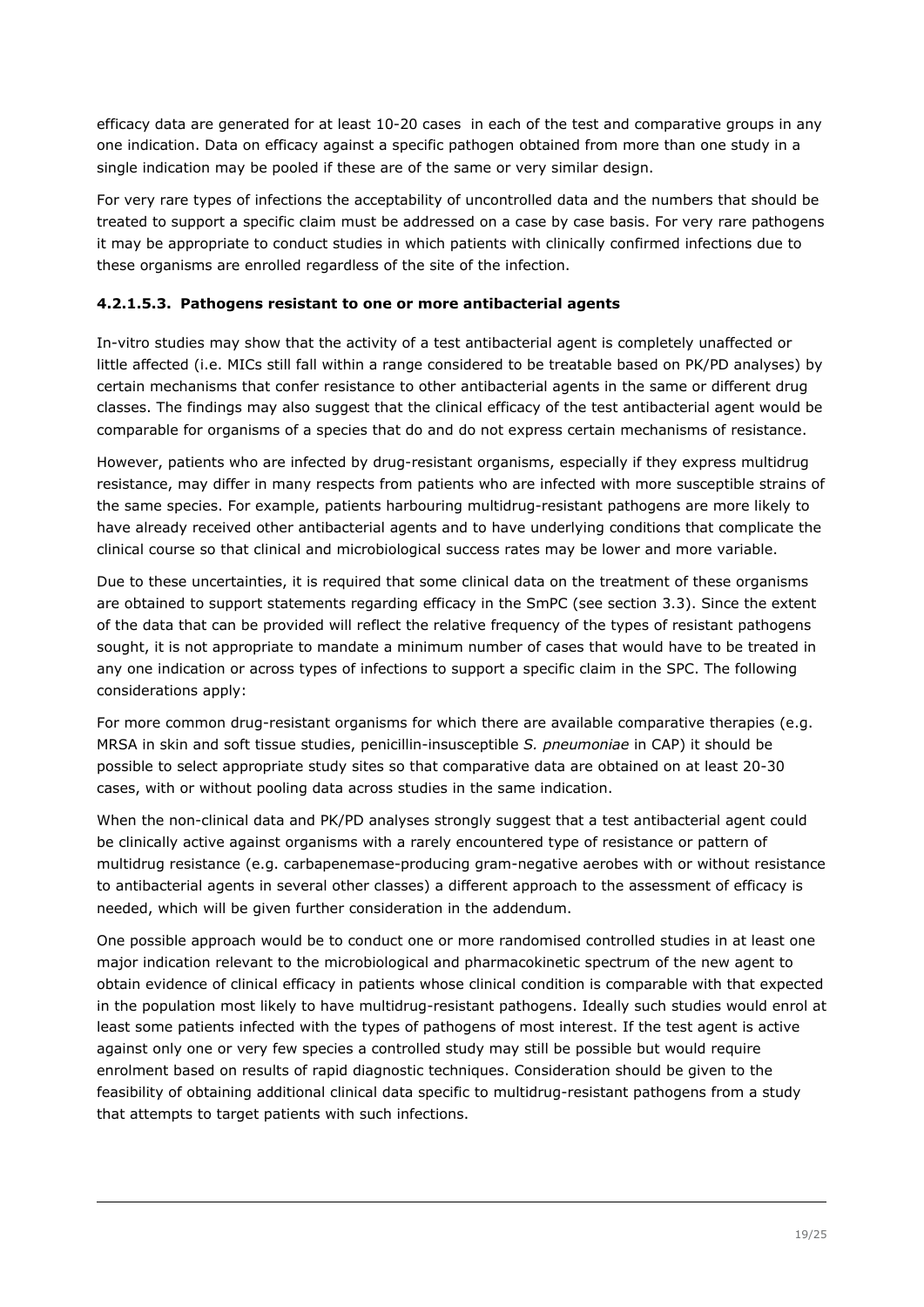# <span id="page-19-0"></span>**4.2.2. Studies of the prophylaxis of bacterial infections**

The design of studies that are intended to support an indication for the prophylactic use of an antibacterial agent is subject to several additional considerations. When the role of antibacterial agents in preventing a particular type of infection in defined clinical circumstances is already established, a comparative study against a licensed therapy is possible. If the role of prophylaxis has not been established under the circumstances proposed for study, a placebo-controlled study is required. In both cases, there must be a sound rationale for the number and timing of doses of the test antibacterial agent that are to be given and there must be a clear definition of "breakthrough" cases.

# <span id="page-19-1"></span>**4.2.3. Studies in children and adolescents**

Sponsors should consult the regulations on the submission and approval of Paediatric Investigation Plans (PIPs) and the guidance available in ICH E11. Plans should be made for the early development of suitable dose sizes and age-appropriate paediatric formulations.

A potentially suitable initial dose range for children in specific age sub-groups across the range 0-17 years can usually be surmised from comparisons of PK data obtained from limited sampling of infected children who are treated with the test antibacterial agent and data from adults enrolled into successful indication-specific studies of efficacy. Dose selection should take into account relevant PK/PD analyses and all the available information on safety and efficacy. Special attention should be paid to the evaluation of PK in neonates and infants.

In indications that are common to several age groups, it may be reasonable to extrapolate efficacy data from adults to paediatric patients provided that sufficient pharmacokinetic and safety data have been generated with the intended dose regimen(s) in paediatric patients and the disease mechanisms and causative pathogens are similar across age groups. Safety data should be collected in studies and analysed descriptively in studies that include a comparator arm to facilitate interpretation of the findings. It may sometimes be necessary that data on therapeutic response should also be collected in at least some age groups in order to validate the dose recommendations.

Some types of infections, such as acute otitis media, occur almost exclusively in children. Also, compared with adults, certain infections in children may be due to different predominant pathogens or to different underlying conditions (such as anatomical abnormalities predisposing to urinary tract infections). In these instances, confirmatory randomised and controlled studies in children of different age groups will be required to support efficacy and safety

# <span id="page-19-2"></span>**4.2.4. Evaluation of safety**

Sponsors should consult the regulations and guidance available regarding the development of comprehensive Risk Management Plans and the requirement to establish suitable functioning Pharmacovigilance Systems before placing a drug on the market. The following sections focus on issues that are of most relevance to antibacterial agents and are intended to supplement the routine presentation and analysis of the safety data required for any new active substance.

### *General considerations*

As for all other medicinal products, the size of the safety database that would be required before initial approval of an antibacterial agent or before approval of additional indications and alternative dose regimens must always take into account the demonstrated and anticipated benefits and risks. In the specific case of antibacterial agents an initial application for use in one or very few clinical indications and/or against specific pathogens is likely to be supported by a relatively small safety database. Such an approach may be considered acceptable particularly when the new antibacterial agent has been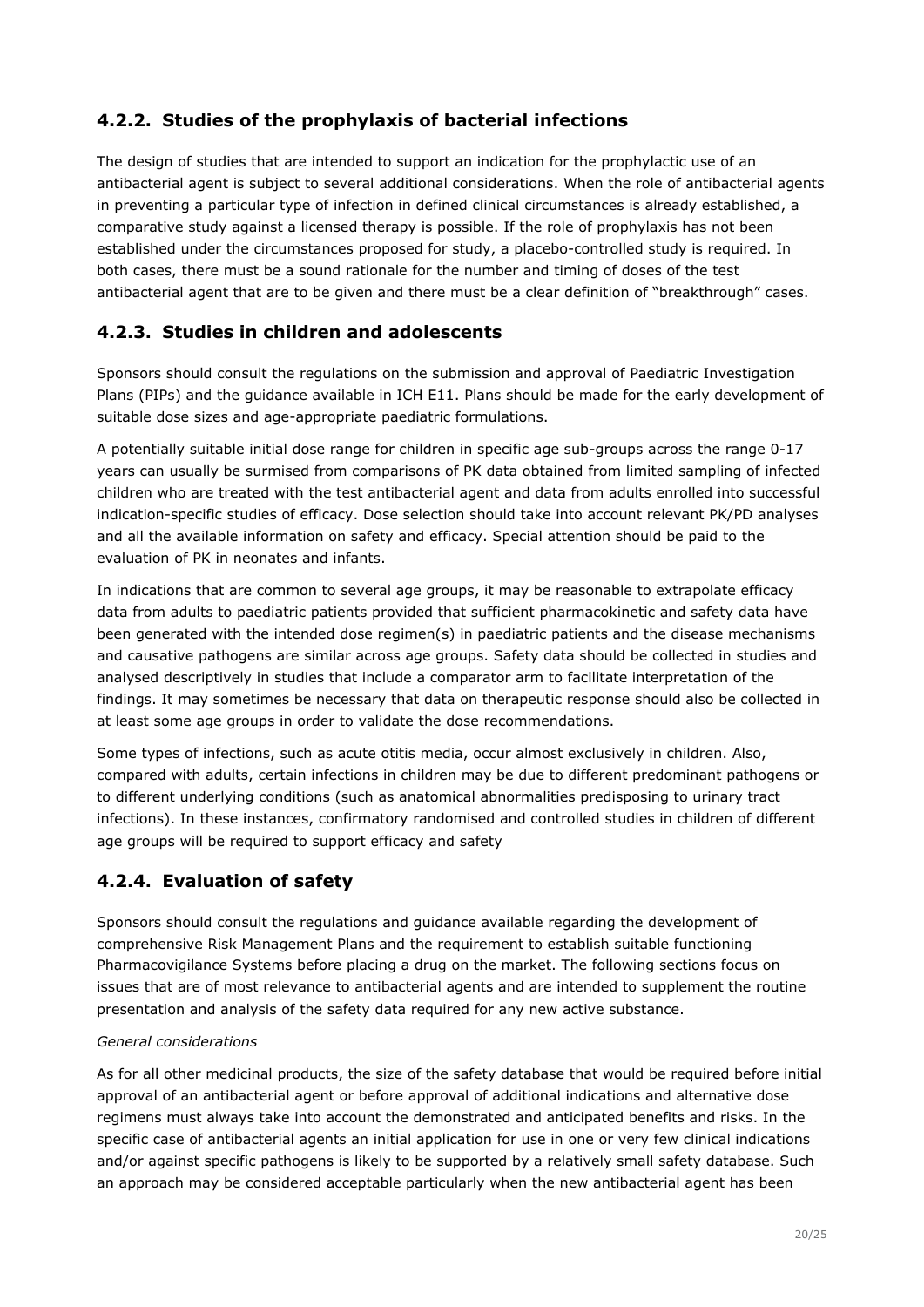shown to have efficacy in the treatment of infections or pathogens (including multi-drug resistant pathogens) for which there are limited therapeutic options.

The assessment of the safety of an antibacterial agent does not often have the benefit of studies in which there has been a direct comparison with a placebo and usually relies wholly or mainly on comparisons with licensed antibacterial agents. As a result, the perception of the safety profile of a new antibacterial agent can be influenced by the safety data obtained with the comparative regimens. This fact points to some potential advantages in using comparative agents from different drug classes during the development programme.

Adverse reactions to an antibacterial agent and the pathological processes triggered by the infection itself may involve the same organ and have a similar effect on organ function. For example, any renal toxicity of an antibacterial agent may be confused with direct damage that can be caused by a severe pyelonephritis unless determined efforts are made to investigate the cause. Also, under-perfusion during the course of very serious infections can inflict widespread organ damage with a host of symptoms and laboratory abnormalities that could be mistaken for adverse reactions.

In the majority of studies and indications patients will be treated with a test antibacterial agent or with comparative therapy for less than two weeks but they may need to be followed for up to 4-6 weeks post-therapy, depending on the pharmacokinetics of the test antibacterial agent. Longer-term safety monitoring may apply if there is a possibility that adverse reactions could manifest some weeks or more after therapy has been completed (such as ototoxicity).

#### *Presentation of the safety data*

As appropriate to the database, the summary of safety should provide tabulations of adverse events and reactions by dose regimen of the test antibacterial agent against each comparative regimen, including different durations of therapy, and by indication. Separate tabulations are required when parenteral and oral formulations have been administered and/or when a different agent was administered as oral follow-on therapy. When combination antibacterial therapy has been optionally administered with the core test or comparative regimen, adverse events and reactions should be separated out for those who did and did not receive additional agents.

A comparison of pooled safety data for the test antibacterial agent versus pooled data for the comparative agents may also be performed. However, this must be interpreted with care because it is potentially misleading. For example, pooling safety data for the test agent regardless of one or more of indication, dose regimen or duration or pooling of data with a wide range of comparative agents, which may be from different drug classes, may confound rather than assist the assessment of the safety database.

Discussion of the safety database should not only reflect the relative safety of the test and the reference agents but should also consider the absolute safety profile of the test agent (i.e. as compared to background rates of adverse events that would be anticipated in the population treated).

## <span id="page-20-0"></span>*4.3. Considerations for the SmPC*

## <span id="page-20-1"></span>**4.3.1. Section 4.1 Indications**

The introductory sentence should be confined to:

*{Drug name} is indicated for the treatment of the following infections in {age range, e.g. adults, adults and children from the age of x years}.*

This general approach may be modified if some indications are approved only for specific age groups.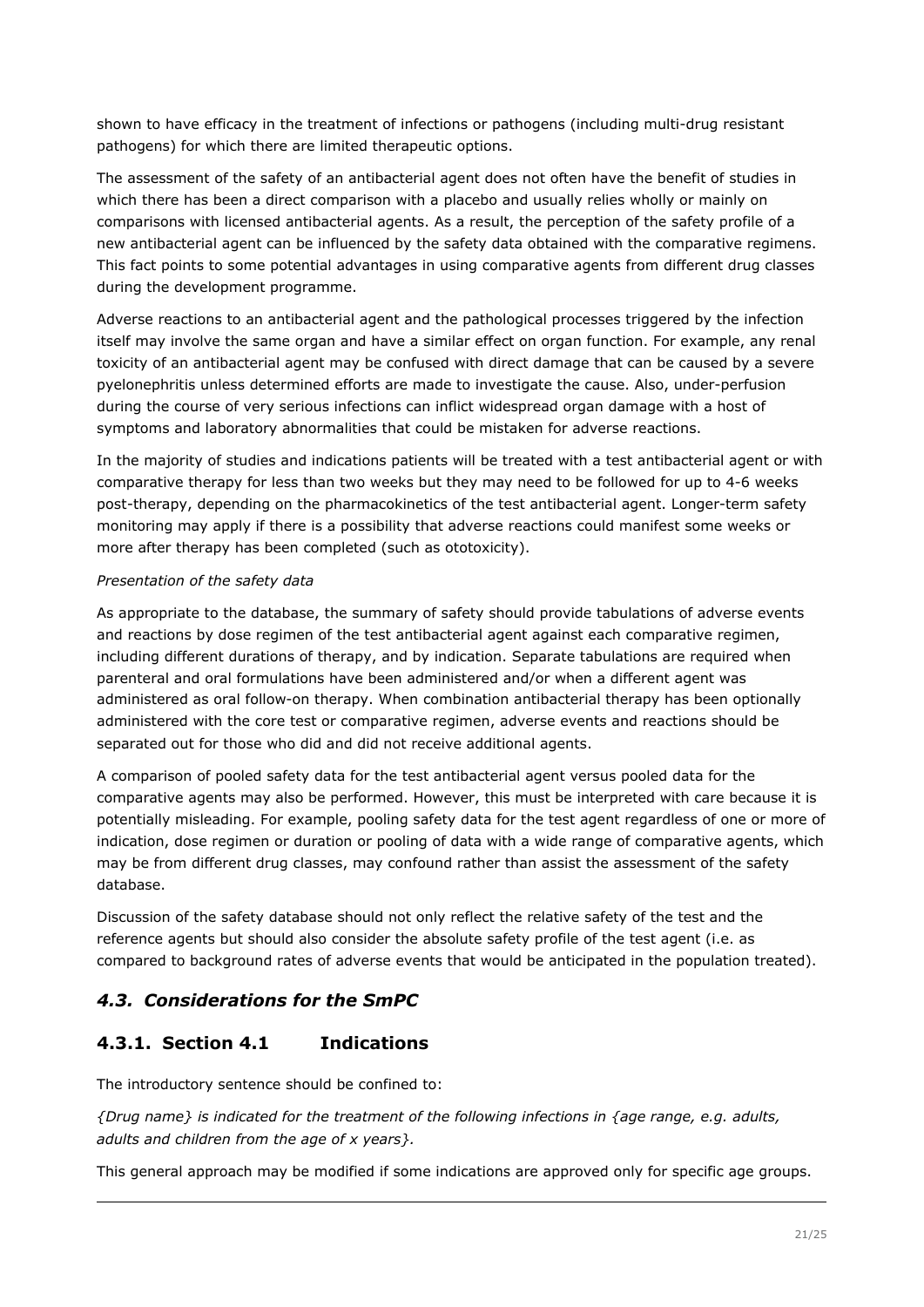There should be a cross-reference to section 5.1 inserted as a routine.

In the majority of cases the indications will describe the specific types of clinical infections for which the risk-benefit relationship is considered to be favourable. For example:

- Community-acquired pneumonia
- Complicated skin and soft tissue infections

If the range of infection types that has been studied within each indication is considered to be limited or was restricted to specific pathogens it might be considered necessary to further qualify the indication. In addition, a qualification of an indication may be needed if there is clear evidence that the test agent does not provide adequate efficacy in a specific and important subset of patients that would otherwise be assumed to be included under the indication.

An alternative to qualification of the indication is to mention the limitations of the data only in section 4.4, with a cross-reference from section 4.1. For example, this may apply when very few cases of concomitant bacteraemia or very few cases of a particular type of infection have been treated within any one indication and when an indication for use has been based on very limited data.

If the activity of the antibacterial agent is unaffected by particular mechanisms of resistance (e.g. fluoroquinolone activity is not affected by alterations in PBPs that mediate insusceptibility to penicillin in *S. pneumoniae*) it is not acceptable to qualify the clinical indications (e.g. by stressing that the fluoroquinolone is active against penicillin-insusceptible pneumococci) even when efficacy has been demonstrated satisfactorily against these organisms. Instead, the lack of effect of certain mechanisms of resistance on clinical efficacy would be mentioned in section 5.1.

A pathogen-specific indication for use that is not qualified by site(s) of infection would be exceptional. However, this may be appropriate when the antibacterial agent has been shown to have clinical efficacy against particular pathogen(s) and/or against pathogen(s) that express certain types or patterns of resistance (including multidrug-resistant organisms) at a range of body sites.

The following standard sentence must always appear at the end of section 4.1 exactly as written:

*Consideration should be given to official guidance on the appropriate use of antibacterial agents*

The inclusion of this standard sentence is intended to encourage the responsible use of antibacterial agents and to direct prescribers to take note of any existing national or local guidance and opinions on how antibacterial agents should be used.

# <span id="page-21-0"></span>**4.3.2. Section 4.2 Posology and Method of Administration**

- The dose regimen and the duration of treatment courses should be tabulated by indication unless there is only one regimen and duration applicable to all indications.
- The duration of therapy should reflect the range that was documented to be effective in each indication.
- It may be necessary to recommend a different regimen within an indication if specific pathogens are implicated or in specific patient sub-populations in accordance with the clinical data.

## <span id="page-21-1"></span>**4.3.3. Section 4.4 Special Precautions**

See the recommendations made under 3.3.1 regarding the reflection of the limitations of the data within any one granted indication in section 4.4.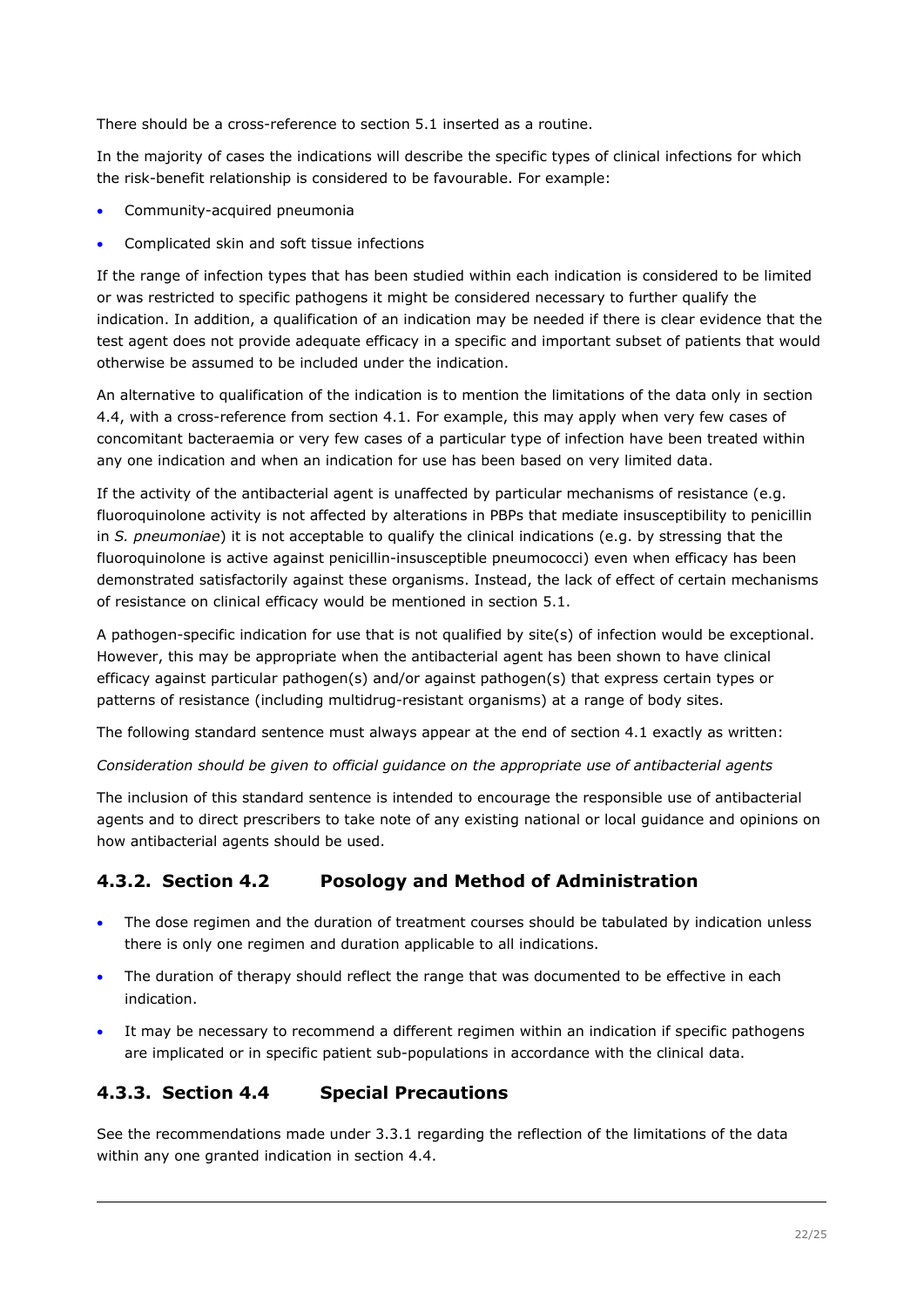It is not appropriate to make statements in section 4.4 about lack of data in any type of infection that would not be included in the clinical indications granted. However, if the test antibacterial agent has been evaluated in other clinical indications or against certain pathogens and shown not to have acceptable efficacy this fact should be reported in section 4.4 so that physicians are alerted to the need to switch to another agent or add an agent if such an infection develops or type of pathogen is reported during treatment.

# <span id="page-22-0"></span>**4.3.4. Section 5.1 Pharmacodynamics**

It is intended that the following recommendations should be implemented prospectively and should apply to new antibacterial agents. The format presented may also be applied when next revising this section of the SmPC for antibacterial agents approved in the recent past since data are likely to be available to make this feasible.

The format is not suitable for older agents since the types of data that would be needed to satisfactorily comply with these recommendations are not likely to be available.

- Due to limitations of older clinical studies it is not appropriate to designate species for which clinical efficacy has been demonstrated
- The section on breakpoints should follow the recommendations made below.

The section should contain only the most critical information for the prescriber. The details of the microbiological properties of the new antibacterial agent, including the full in-vitro antibacterial spectrum and available information on resistance, will be summarised in the EPAR.

Section 5.1 should include the following information in the order shown:

#### ATC classification

#### Mode of action

This section must be confined to what is known about how the antibacterial agent exerts its effect.

#### Resistance

As appropriate to the antibacterial agent, the section should cover:

- Known resistance mechanisms in pathogens relevant to the indications.
- The potential for cross-resistance to occur within the same class, mentioning any specific lack of cross-resistance that has been documented.
- The potential for associated resistance to occur. This includes the possibility that organisms resistant to antibacterial agents of other drug classes may be resistant to the test antibacterial agent as a result of mechanisms affecting a range of therapies (e.g. due to some types of multidrug efflux pumps or impermeability of the outer membrane in Gram-negative species). It also includes co-transference of a range of resistance determinants (e.g. such that genes encoding resistance to the test agent are linked to genes encoding resistance to different types of agents).
- The section may mention the lack of effect of other resistance mechanisms on the activity of the test antibacterial agent if this would be pertinent to the pathogens most relevant to the indications for use.
- The potential for induction of the expression of resistance, whether temporary or permanent, when certain organisms are exposed to the test antibacterial agent
- The possible occurrence of intermediate susceptibility, whether inherent or acquired.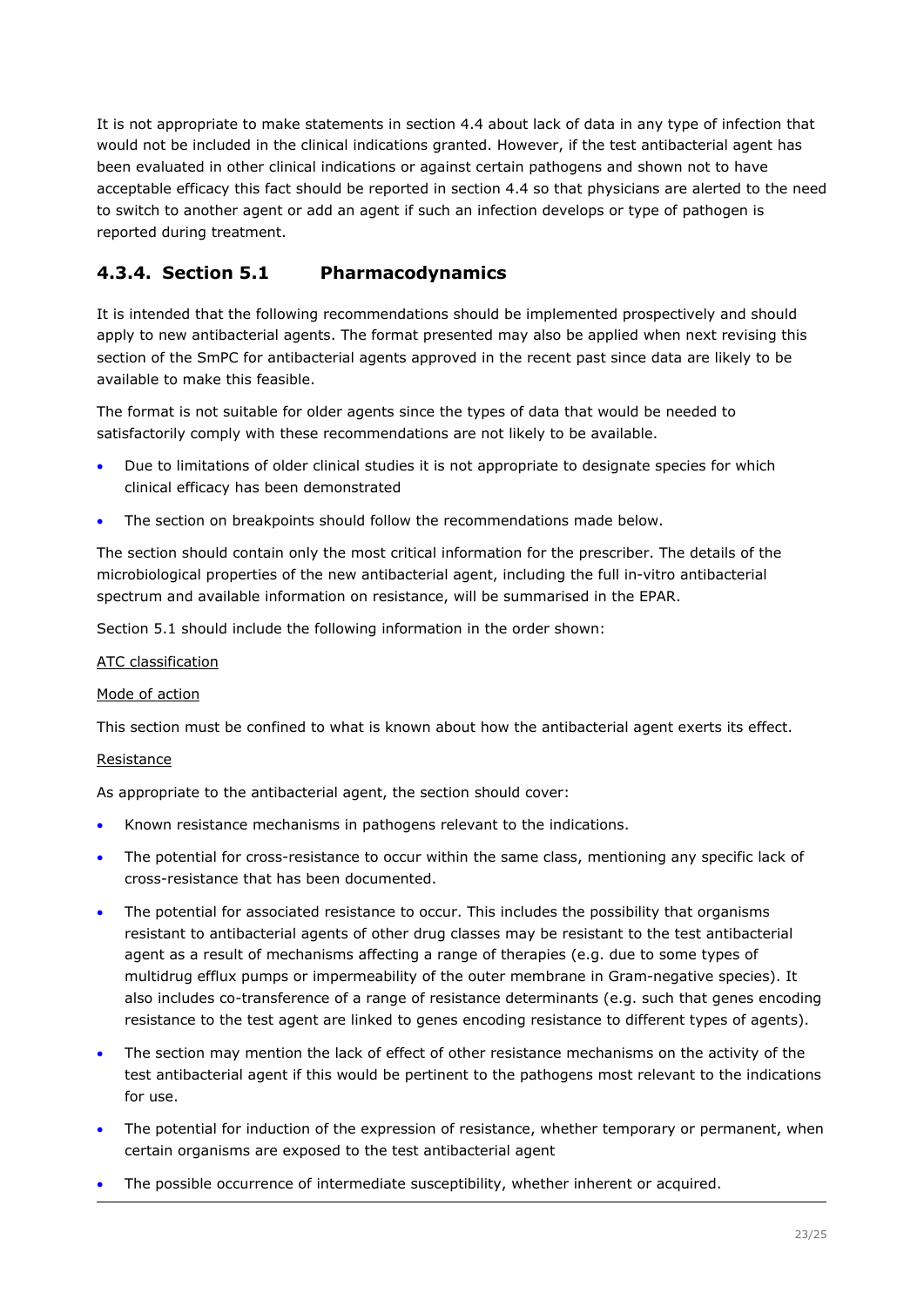Data on laboratory-determined rates for the selection of resistant organisms should not usually appear since the relevance of the findings to the clinical situation is unknown. The exception might be when resistance to an antibacterial agent can occur by means of a single mutational event.

The section should describe current problems with pathogens relevant to the indications that are resistant to the antibacterial agent, focussing on the risk of encountering such organisms within the EU. It should not attempt to provide comprehensive information on the prevalence of resistance to the antibacterial agent across the EU although the provision of such information would be expected in accordance with section 3.1.5. It should highlight important existing or emerging patterns of resistance with implications for the routine use of the antibacterial agent. For example, it should take into account estimates of the prevalence of resistance that might have important implications for the anticipated efficacy of an agent against a particular pathogen. The section should be updated whenever it is considered necessary to do so by the sponsor and/or CHMP.

#### Susceptibility testing breakpoints

See section 3.1.4.

- Either the EUCAST breakpoints or the breakpoints determined by CHMP for pathogens that are relevant to the indications granted should appear in Section 5.1. In both cases the final decision on the breakpoints is made by the CHMP at the time of approval.
- No other breakpoints should be listed.
- Breakpoints may be added at a later date (e.g. if adding a new indication involves additional species or a different dose regimen for which different breakpoints would apply) or may be changed based on new microbiological or clinical data that become available over time
- For antibacterial agents or specific formulations that are anticipated to have only a local antibacterial action relevant susceptibility test breakpoints cannot be set unless there is sufficient experience to set a clinical breakpoint. In these cases the section should provide information on epidemiological cut-off values derived from the MIC distribution curves for the most pertinent pathogens to the indications granted.

#### PK/PD relationship

This section should describe only the most pertinent features of the PK/PD relationship. No claims should be made for efficacy that go beyond what ahs been demonstrated in clinical studies.

#### Clinical efficacy against specific pathogens

The introduction to the section should state that:

*Efficacy has been demonstrated in clinical studies against the pathogens listed under each indication that were susceptible to [drug name] in vitro.*

- The section should be sub-headed according to each indication granted.
- Under each indication the species for which CHMP considers that clinical efficacy has been demonstrated should be listed. If the pathogens are the same for one or more of the indications then they may be listed under a single joint heading. Pathogens that are relevant to indications and susceptible to the antibacterial agent *in vitro* but for which there are no or insufficient data to confirm clinical efficacy should not be listed.
- For indications that have been qualified by reference to specific pathogens, with or without mention of particular mechanism(s) of resistance, the species that have been satisfactorily treated should be listed and, where necessary qualified by the type of resistance expressed.